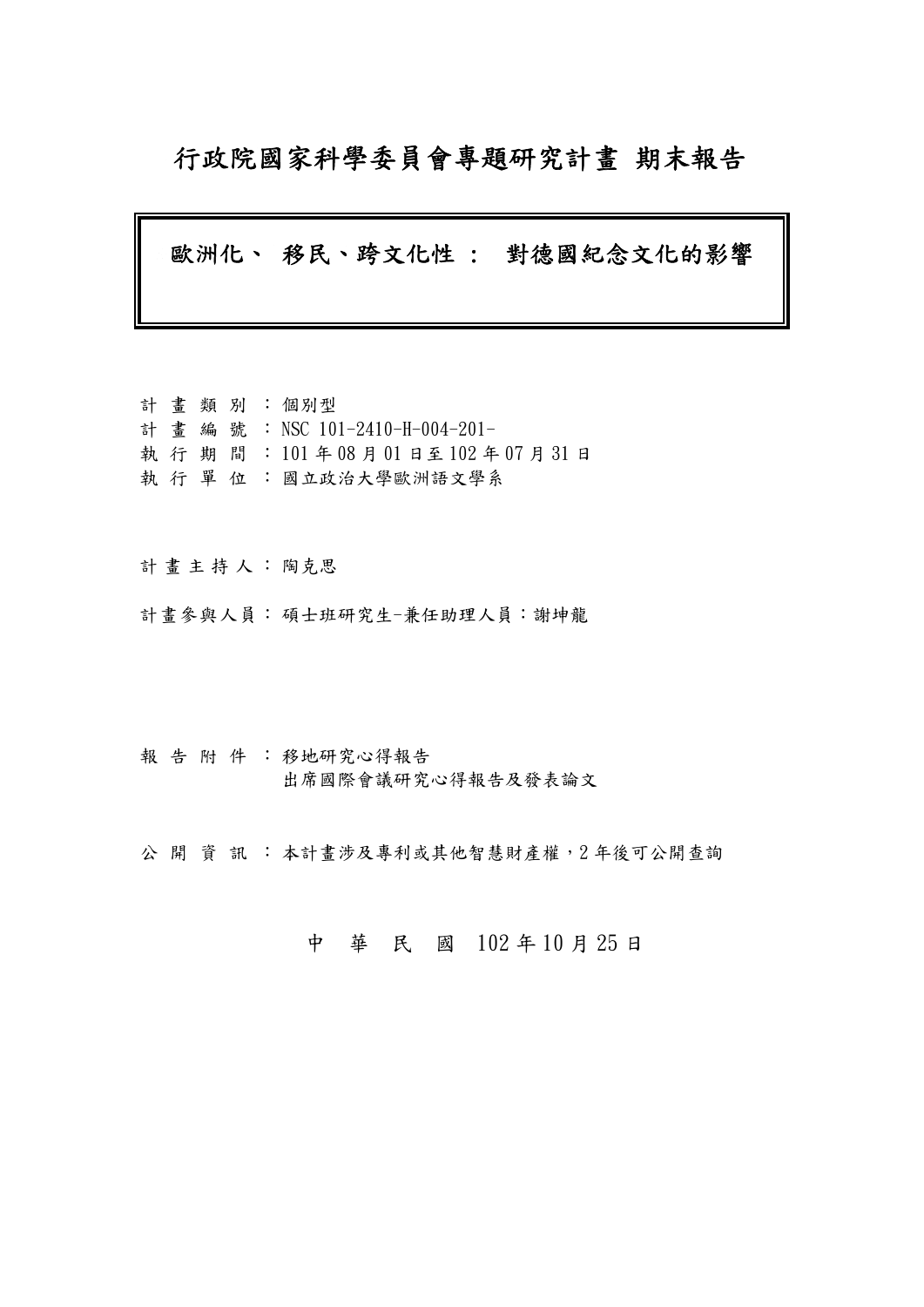#### 中 文 摘 要 : 研究工作階段說明

本案之研究開始於 2012年8月,此時我獲得了本研究所必需 要的資源。同年10月,我參與了第36 屆德語文化研究協會 (German Studies Association, GSA)年度學術會議,並在和 會議參與學者的討論中對本研究主題有了更好的理解。返國 後,我開始著手規劃與本案在本質上相聯繫的國家科學委員 會新年度計畫的申請。在去年度結束後的過去七個月期間, 我陸續完成本案所有研究階段。

本案成果

1. 根據本案研究,歐洲化、移民、全球化對紀念文化的種種 影響是高度矛盾性的。這是說,它們一方面被視為進一步跨 國整合與合作的機會,另方面卻也被理解為對紀念文化之特 定性和具體性的威脅。

2. 根據本案研究,不論是作為紀念文化的外部影響或應用性 的論述策略,歐洲化都已成為紀念文化的關鍵要素。全球化 在論述層次還是具高度爭議性,而移民雖然表面上持續得到 關注,但其實質影響至今仍未看見。

3. 根據本案研究,從目前學界研究現況觀之,若要闡明我們 對文化轉換的理解,則相較於「文化跨越性」

(transculturality)概念,貝克(Beck)和李維(Levy)的「反 思之現代性」概念(reflexive modernity)似乎是更為適當的 研究工具。

4. 本案之研究成果在未來若要轉換到其他可相比較的類似情 形使用,則必須做更多研究以給予支持,因為本案之議題本 身仍須做更深入的預備工作和研究。

未來展望

我將持續研究本議題,因為僅僅在本案研究過程中才引發了 的進階問題仍需要做延伸的考察和探究。本案的研究成果, 將在本年度十月份,於美國舉行的第 37 屆德語文化研究協會 年度學術會議發表。在公開發表本案研究成果後,我將根據 此案研究成果撰寫專書,並預期於 2014 年之下半年出版。

中文關鍵詞: 紀念文化、德語文化、歐洲化、移民、跨國際化

英 文 摘 要 : Individual work stages: My research trip to Germany in August last year supplied with the sources necessary for comprehensively conducting research. In October, I participated in the 36th annual conference of the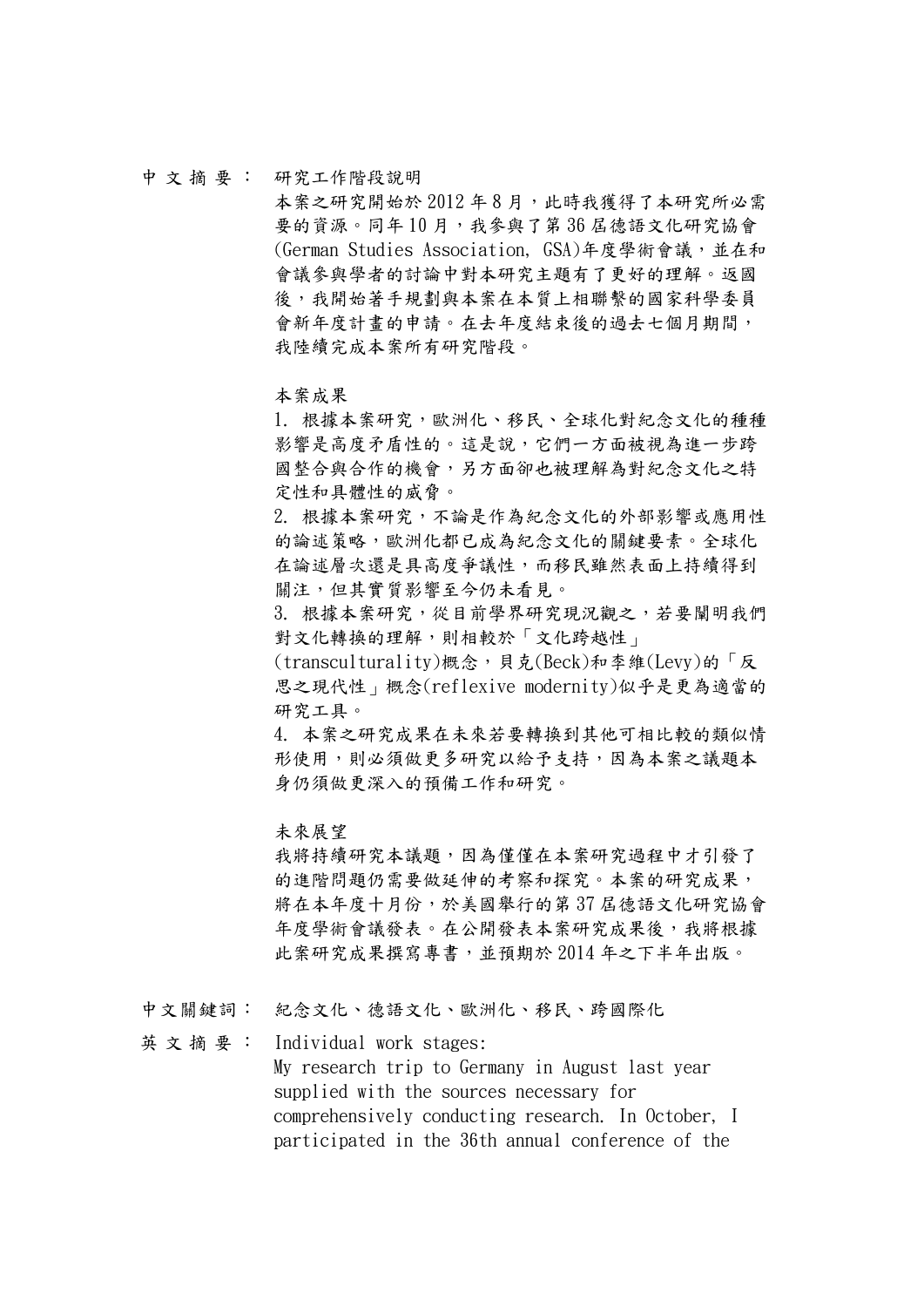German Studies Association (GSA) to know better other scholars' opinions on the topic. After that, I started to prepare the follow-up NSC application which is intrinsically connected to the previous research. I spent the following seven months on the remaining stages of the research process.

## Results:

1. The range of the impact of Europeanisation, immigration and globalisation on the culture of remembrance is highly contradictory. While being seen as chances to further international integration and cooperation, they are also perceived as threatening the specificity and concreteness of remembrance. 2. Europeanisation has become a pivotal factor in the culture of remembrance, both as an outside influence and as an applicable discursive strategy. Globalisation is still more controversial on the discursive level, while immigration nominally is gaining growing attention, but tangible effects remain scarce.

3. For the time being, Beck's and Levy's paradigm of a 'reflexive modernity' seems a more appropriate tool than transculturality to elucidate our understanding of cultural transformations. 4. The transfer of the results of this project on other, comparable cases has to remain an endeavour for the future because that in itself would again command a lot of further preparatory work and research.

## Prospects:

I will keep on working on this topic. Further questions which have only been raised in the research process still need extended consideration and investigation. Results of my research will be presented at the 37th German Studies Association Annual Meeting (USA) in October. After that, I will start writing a book on my research which should be published in late 2014.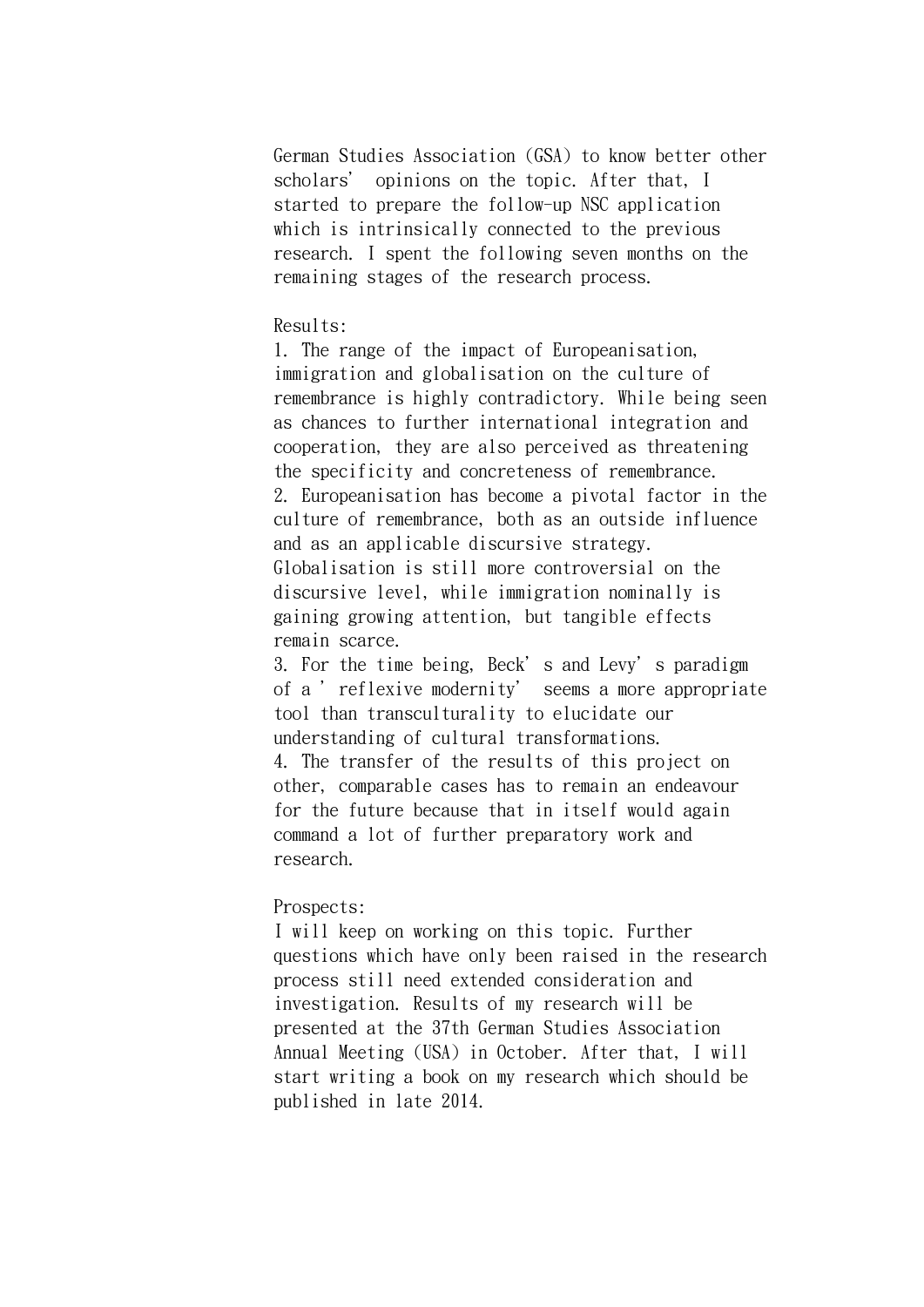英文關鍵詞: Remembrance, Germany, Europeanisation, Immigration, Internationalisation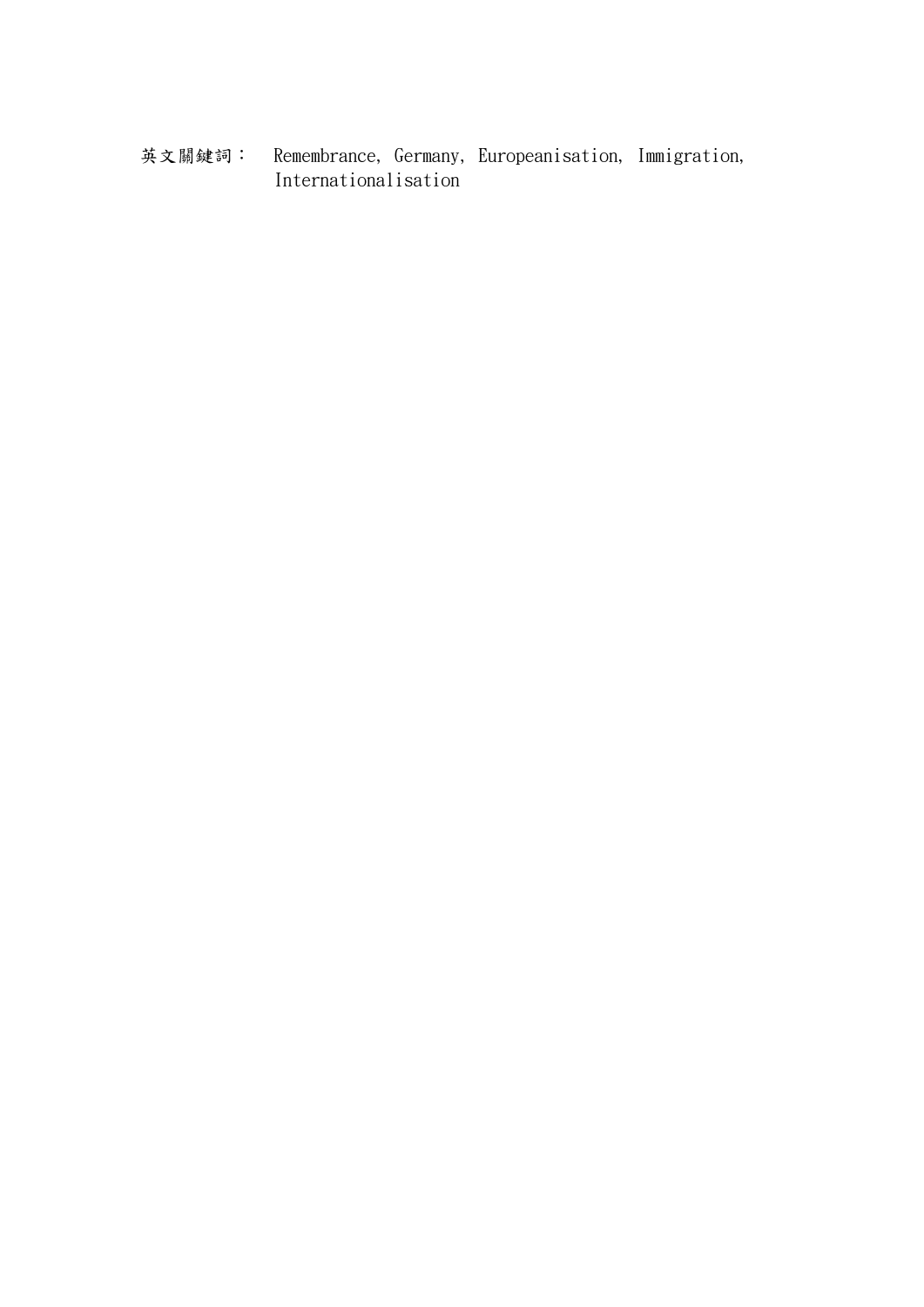## **Final report on the National Science Council Research Project**

## 國科會專題研究計畫 (NSC 101-2410-H-004 -201 -)

## **Europeanisation, Immigration, Transculturality: Repercussions on the Culture of Remembrance in Germany**

(歐洲化、 移民、跨文化性: 對德國紀念文化的影響)

Dr. Christoph Thonfeld/ 陶 克 思 博 士

歐 洲 語 文 學 系 助 理 教 授

Beginning of funding: 01.08.2012, End of funding: 31.07.2013, Duration: 12 Months

Introduction:

The culture of remembrance in Germany with regard to World War II is still in a process of change. And while there is broad agreement among scholars that there have been major shifts since the unification of West and East Germany in 1990, there is still too little research as to what differences actually have occurred and how exactly did they come about. That is where my research project has come in. Using a discourse analysis approach, I have investigated source materials from Parliament, press and memorial sites with respect to three major areas of societal development, i.e. the ongoing European integration, the establishment of Germany as a society of immigration and the increasing international and global orientation of European societies on the whole.

Individual work stages:

My research trip to Germany in August last year supplied with the sources necessary for comprehensively conducting research. So far I have concentrated on remembrance speeches, debates and activities relating to the Holocaust and immediate consequences of World War II and could find ample material in all areas. After electronically arranging the material, I began to scan through secondary literature in order to prepare initial hypotheses on the topic which should be presented at a conference. In October, I then participated in the 36<sup>th</sup> annual conference of the German Studies Association (GSA) to get into discussions with other scholars researching into similar topics, either content-wise or methodologically. After that, I started to prepare the follow-up NSC application which is intrinsically connected to the research just concluded in so far as the legacy of World War II in terms of the culture of remembrance in Germany still is a vast area which recently has again more and more embraced aspects of victimisation of Germany and the Germans themselves, e.g. aerial bombardments, flight and expulsion from former German or occupied territories mainly in Eastern Europe. This indicates a significant shift in focus of the whole topic which necessarily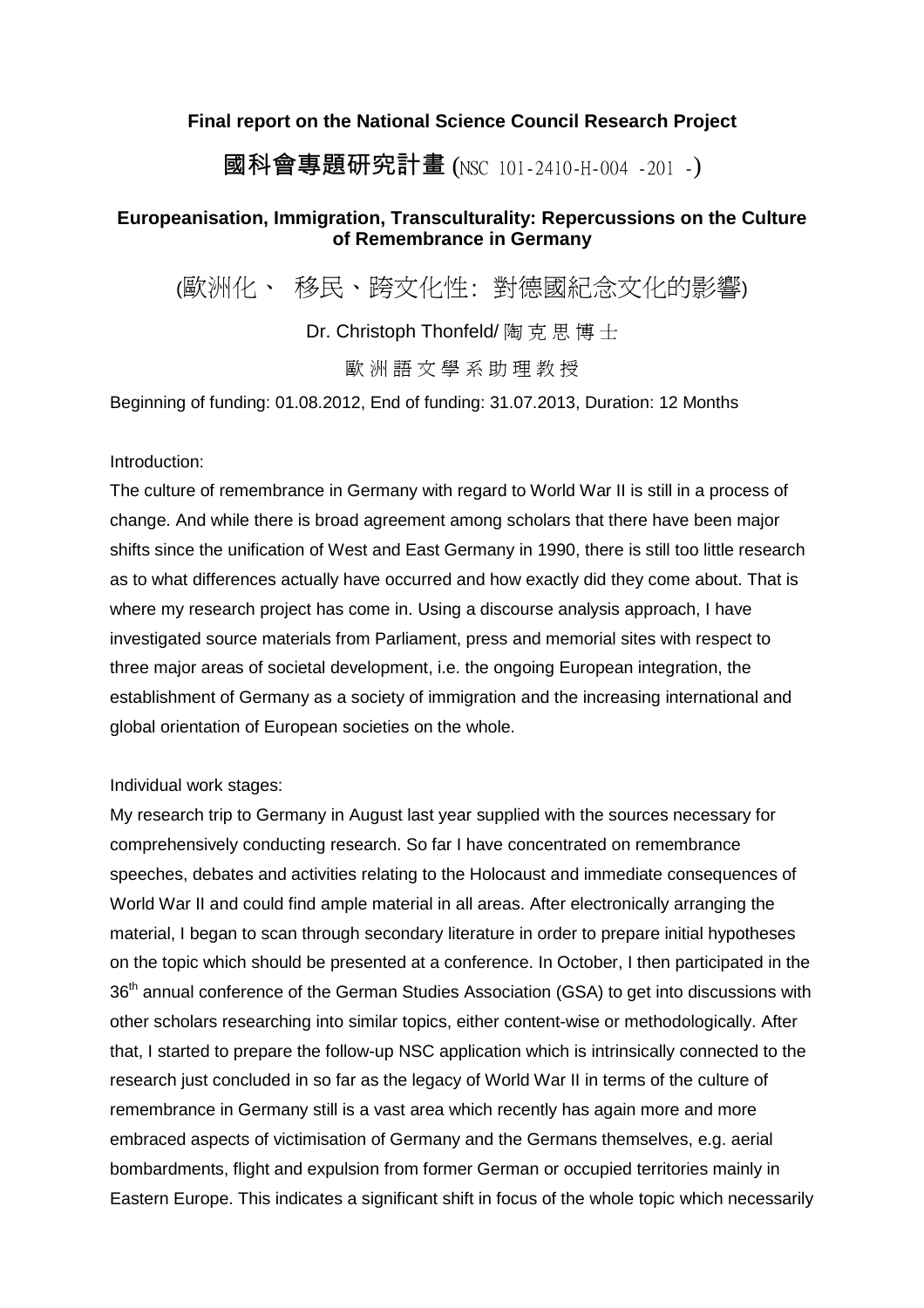has to be taken into consideration. Since beginning of January, I have spent the remaining seven months on the close investigation of sources, studying secondary literature and thinking about the application of research methods and the integration of various relevant theoretical background concepts like transculturality, reflexive modernity and cosmopolitanisation, all seen in connection with processes of memory and remembrance.

## Results:

- 1. The range of the impact of Europeanisation, immigration and globalisation on the culture of remembrance is highly contradictory. While being seen as chances to further international integration and cooperation, they are also perceived as threatening the specificity and concreteness of remembrance. This highlights the problematic of processes of internationalisation in general, but also sheds light on the problems German culture experiences in a process of opening up towards other cultures from the outside and to citizens with different cultural backgrounds from the inside.
- 2. Differentiating the various factors of influence has to remain somewhat tentative since the analysis observes shifts in discourses and hardly any directly measurable actions and reactions. However, it still becomes evident that Europeanisation has become a pivotal factor in the culture of remembrance, both as an outside influence and as an applicable discursive strategy. Globalisation is still more controversial on the discursive level, while immigration nominally is gaining growing attention, but tangible effects remain scarce.
- 3. Transculturality remains an elusive concept to describe relatively recent societal developments as it operates on a very large and abstract scale. Therefore, for the time being, Beck's and Levy's paradigm of a "reflexive modernity" seems a more appropriate tool to elucidate our understanding of cultural transformations. And while cosmopolitanisation seems a fitting terms for developments of remembrance in various European societies, the term as such is so far not much more than a loose bracket to tie a whole host of phenomena together which still needs stricter definition.
- 4. The transfer of the results of this project on other, comparable cases has to remain an endeavour for the future. As it turned out with the German case, there are not only external influences to be counted in but also internal dynamics which are both heavily contested in themselves and then still interact with each other to produce yet more unexpected results. So any comparative approach would again mean to thoroughly research into the case in point and then one would still have to identify sustainable areas and means of comparison and apply them in practice.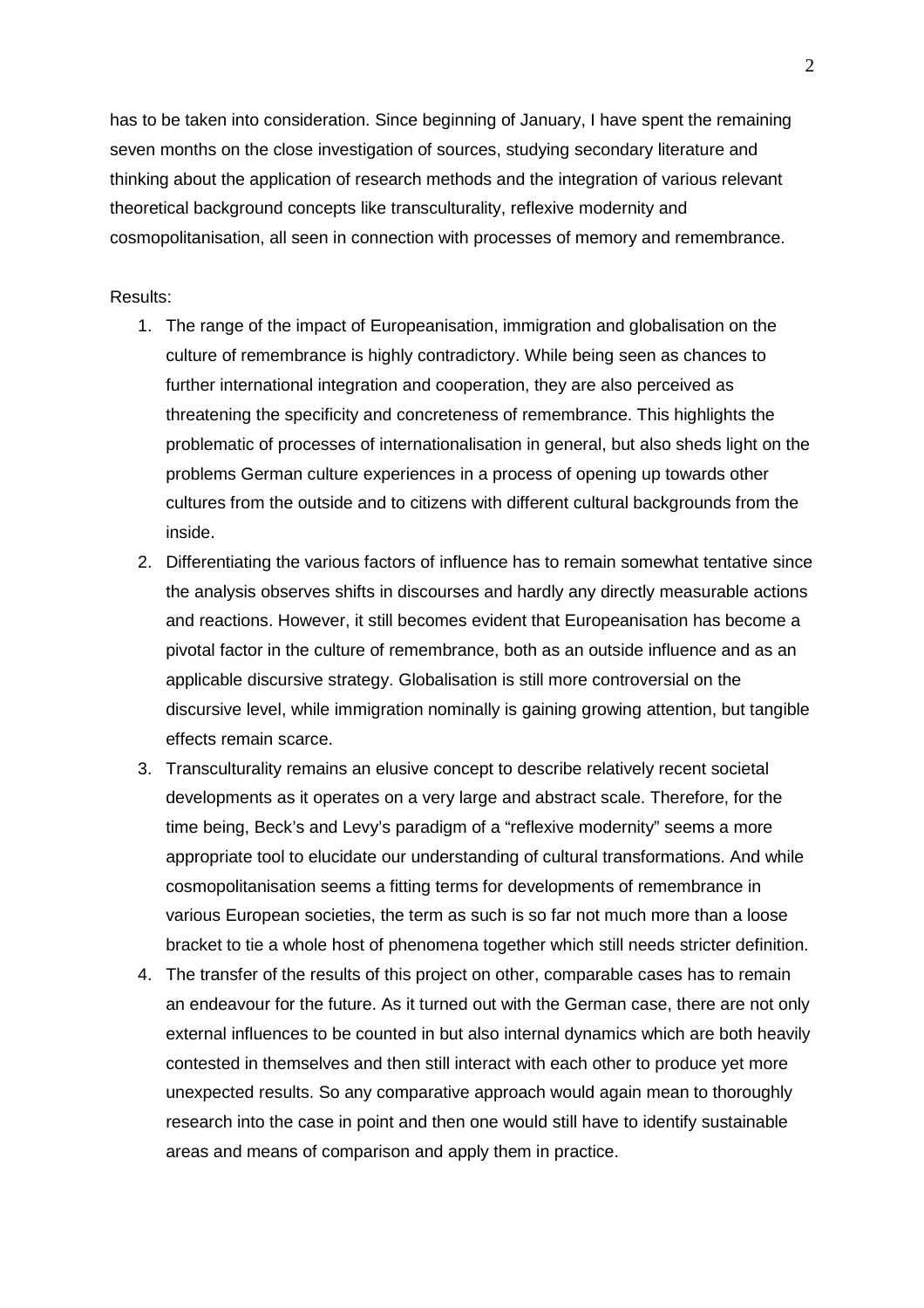## Prospects:

Although this summer I did not win a grant from the National Science Council to continue my research on a full project scale, I will keep on working on this topic. Further questions which have only been raised in the research process can only be answered after another lengthy period of consideration and investigation. Results of my research will – hopefully with the backing of a National Science Council travel grant – be presented at the  $37<sup>th</sup>$  German Studies Association Annual Meeting (USA) in October of this year as part of a thematic panel which includes commentary and an open Q&A session. Upon my return, I will start writing a book on my research which should be published in late 2014.

Keywords: Remembrance, Germany, Europeanisation, Immigration, Internationalisation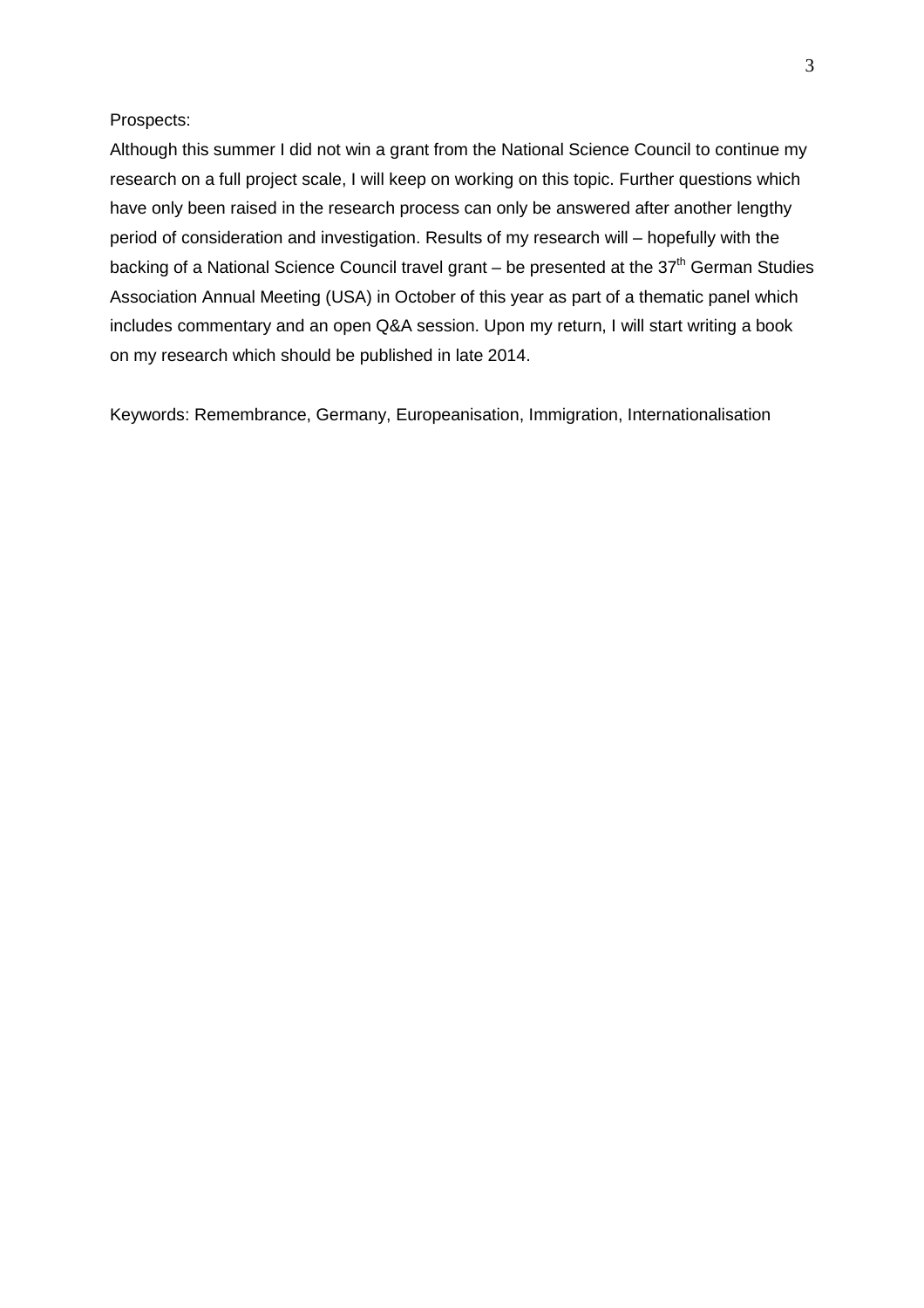## 出國報告(研究)

# 德國移地研究報告

服務機關:國立政治大學歐洲語文學系 姓名職稱: 陶克思 (Dr. Christoph Thonfeld) 助理教授 派赴國家:德國 出國期間:2012//08/11~09/02 報告日期:2012/11/07 經費來源:國科會補助研究計畫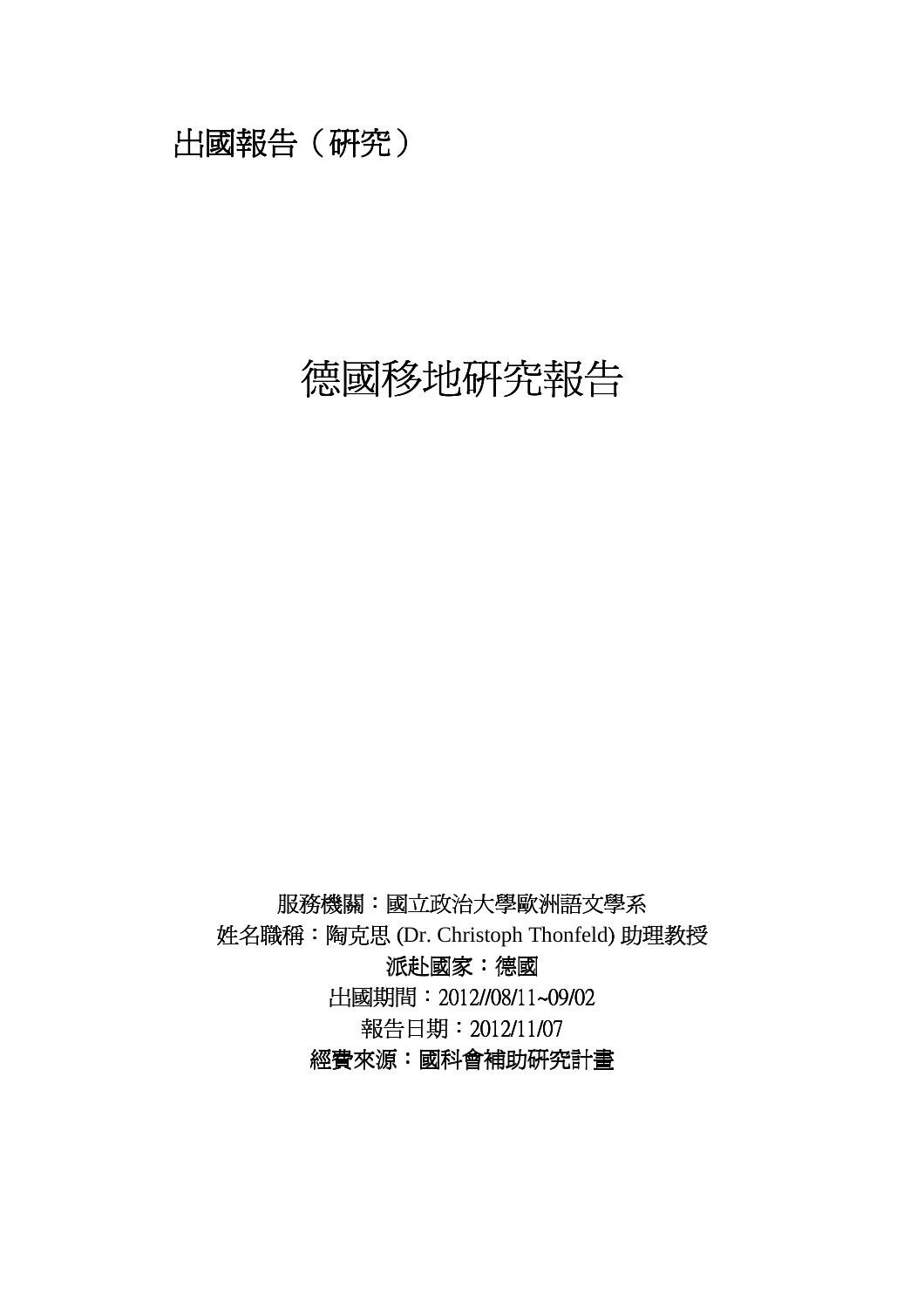## 摘要

德國的過去被視為在德國生活的德國國民專屬問題。現在這也也因為歐洲 統一淮程而成為鄰近國家面臨的問題。此外,出生及成長於德國的第二及第三 代移民,但有他們父母及祖父母的文化及歷史作為主要的參考框架者,也需要 被納入紀念活動的範圍。產生的結果可被稱為跨文化性的形式,它象徵著背離 一種同質的、專屬國家的過去的一致民族文化。這份報告檢驗了德國文化記憶 改變的影響因素及人們如何在當前變動地發展他們對於過去不再是由他們所獨 佔的理解。使用公報、國會辯論紀錄及其他紀念網頁的資訊材料作為資源,它 將追溯德國人對他們二十世紀中葉的戰爭歷史、大屠殺、遷徙、驅逐等重要事 件如何被轉化於歐洲的多元文化社會中。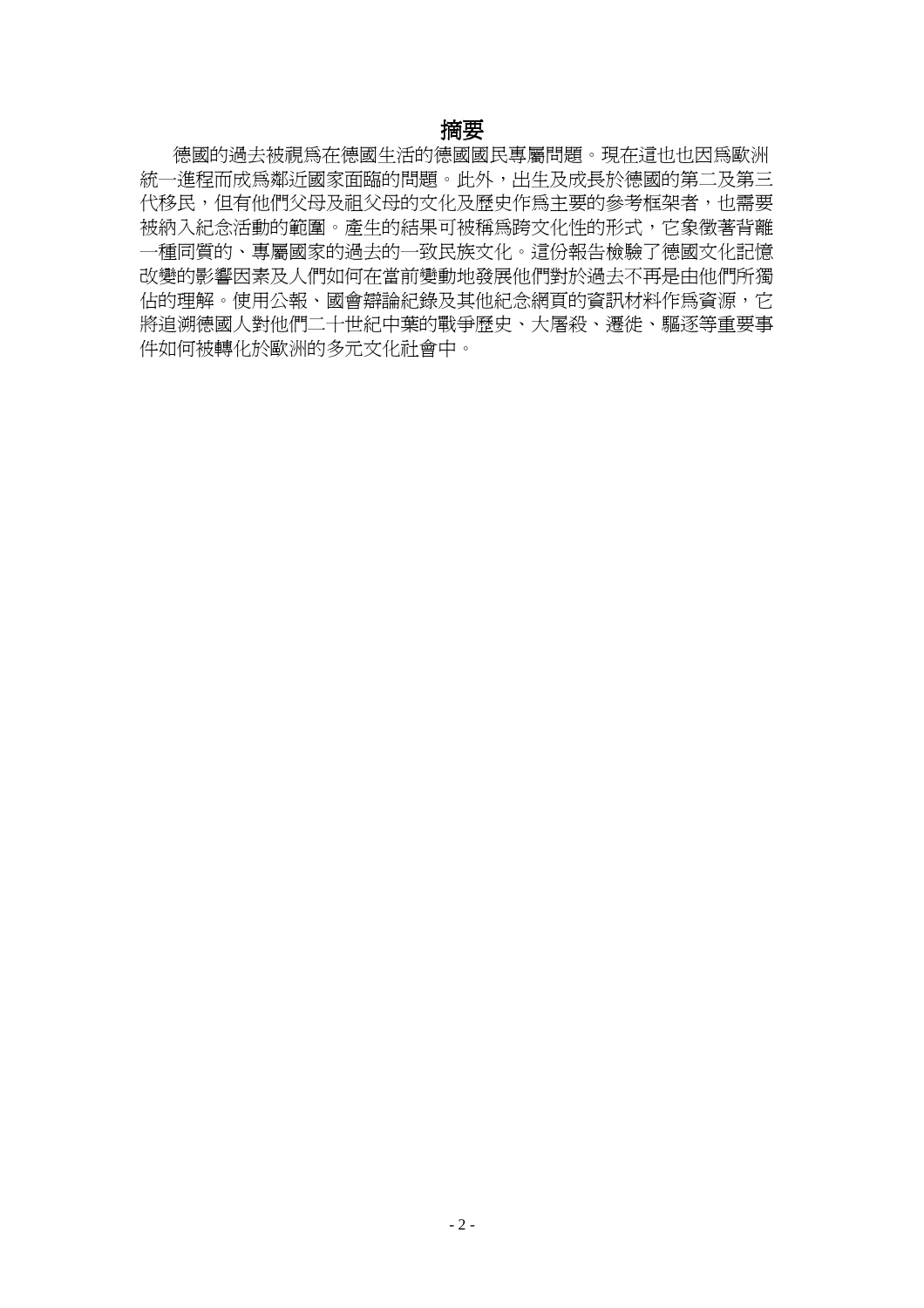# 目次

| 附錄                              |  |
|---------------------------------|--|
| 附件一英文報告原文…………………………………………………… 8 |  |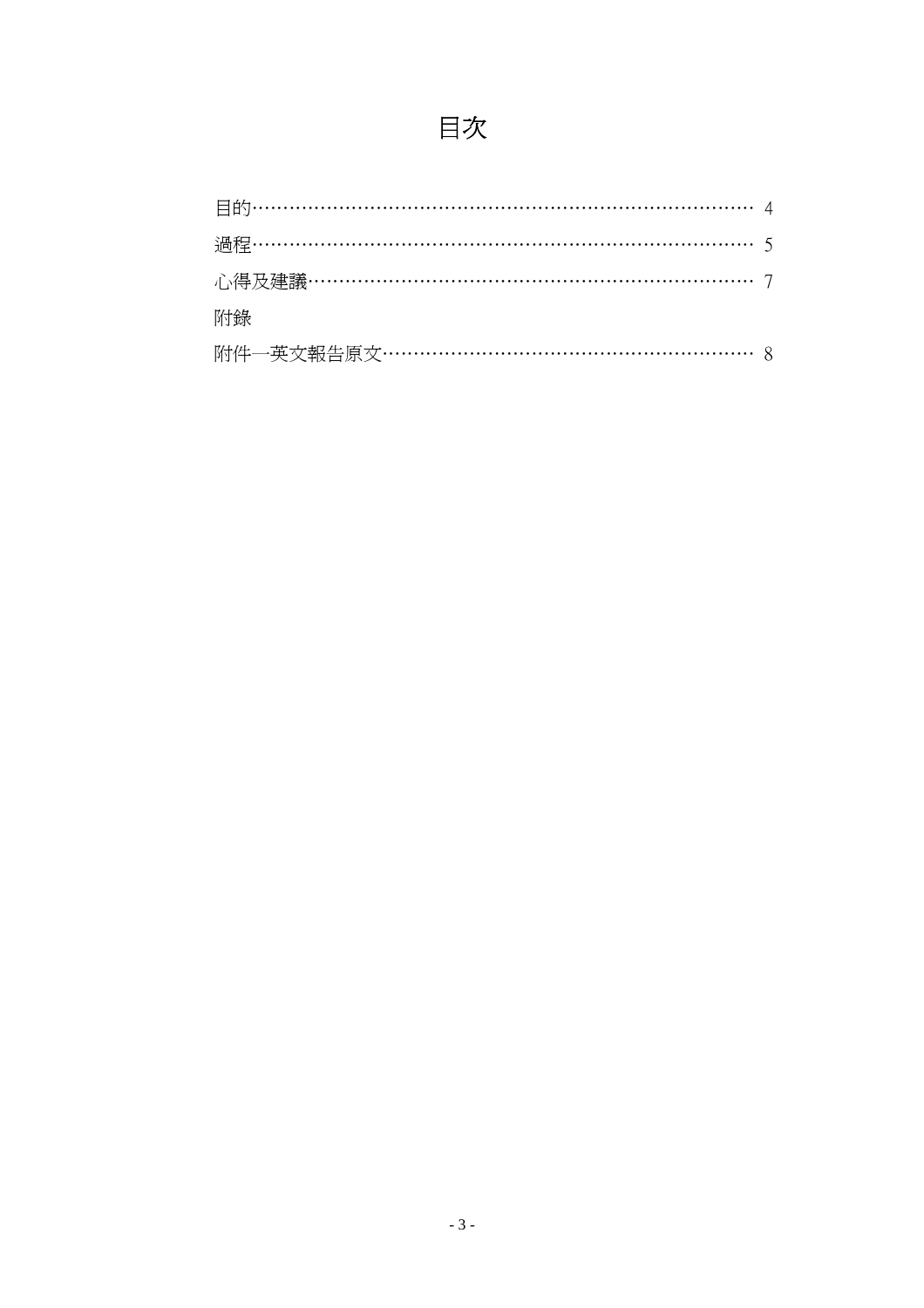## 中文報告內容

## (一) 目的

近幾個月來,我都在研究德國文化記憶的變遷因素,由於今日的德國包 含了許多新移民,所謂的「過去」已不再是非新移民的德國人的獨占物,在此 前提下,今日新舊移民混合的德國人是如何嘗試使自己與過去產生關聯,又如 何發展對於過去的理解的。藉由使用公報、議會辯論的紀錄和紀念網頁上的展 覽及相關的資訊材料作為研究來源,以研究 20 世紀中期戰爭的歷史、 大屠 殺、遷徙及驅逐等重大事件中德國人的做法,在越來越歐洲化的多元文化社會 中如何變化。在這個階段,我只能提供我的第一印象。我所已能確定說明的 是,雖然解析影響這些發展的不同因素似乎非常困難,特別是從 1990 年東西德 統一及因納粹迫害及大屠殺下的生還者及見證者的去世造成的世代變遷,及對 他們而言冷戰及東德只是遙遠歷史的新世代移民,在此同時籠罩進入這個框架 的任何其它因素上。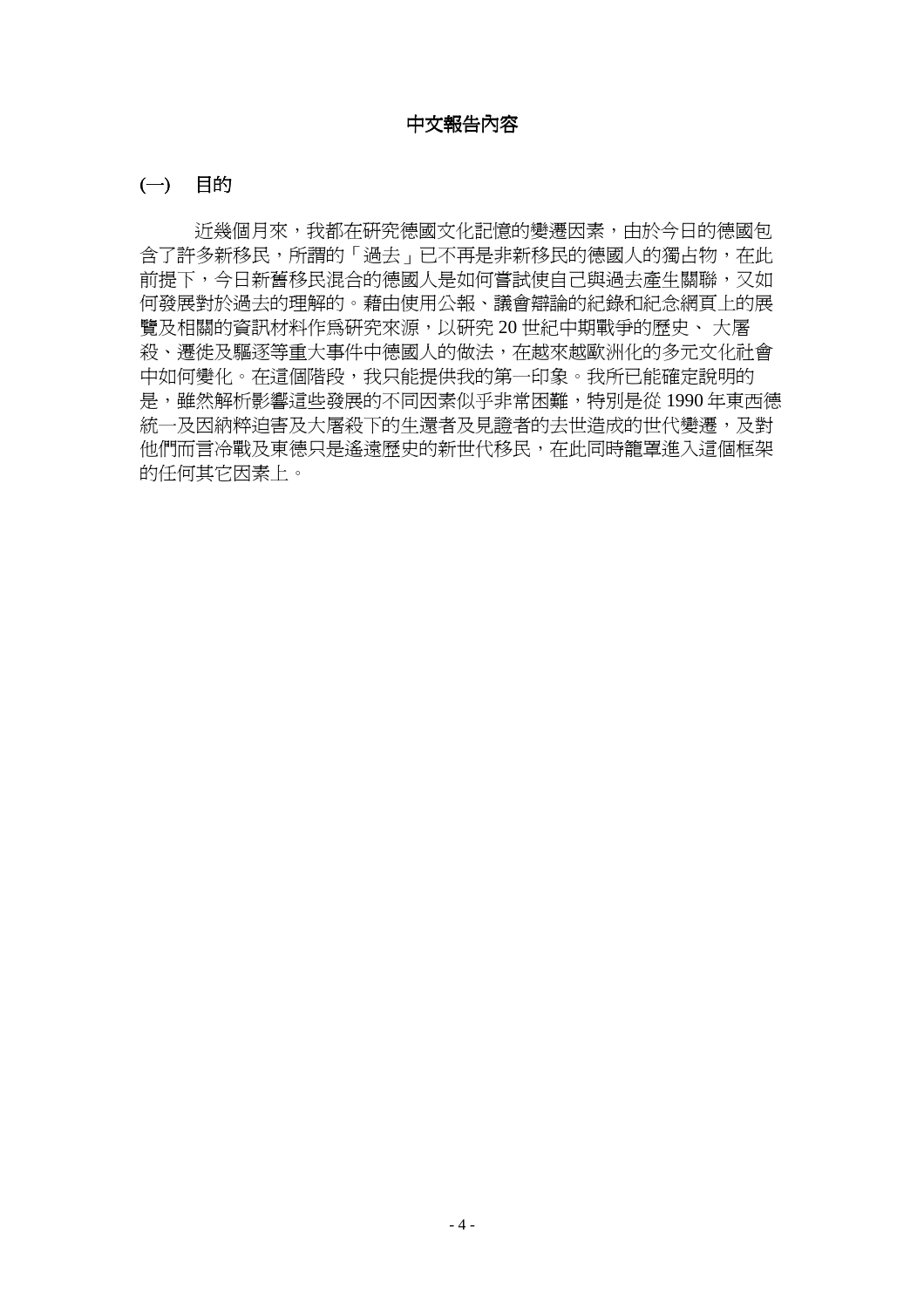## (二)過程

## 行程:

08/11 飛往阿姆斯特單機場,08/12 抵達

08/13-16 不萊梅大學德國媒體研究中心停留研究

- 08/17-21 新甘密集中營紀念館停留研究
- 08/22-24 薩克森豪森紀念館與博物館停留研究
- 08/27-29 不萊梅大學德國媒體研究中心停留研究
- 08/30-31 特里爾大學停留研究
- 09/01 飛往桃園國際機場,09/02 抵達

#### **1.** 為我當前的研究主題蒐集資料及資訊

在本研究計畫中,我使用了許多種資源作為文化記憶必須去追溯所 橫跨的幾個社會領域。從德國聯邦議院檔案館館藏中,有大量的檔案正 在被研究。在那邊所被介紹的德國議會辯論和有關的條例草案,以及國 會議員發言的紀錄複本可以被仔細地查看。在德國許多議題連結到納粹 時期的歷史,以及政治權力中心內的談判結果的紀念活動。夠幸運的 是,大多數的記錄都可以線上查找,因此我不需要在這個階段去找這些 歸檔,但是可以透過網際網路存取授權 進行這些檔案的查找。其他有關 的資料和資訊作為輔助文獻的,在關於紀念二次世界大戰和其戰後歷史 的紀念網頁中找到,從而帶來社會團體的角度及和更多發揮的倡議。作 為二次世界大戰及大屠殺紀念觀點改變的重要組成部份,數十年來已經 變成德國社會內部激烈辯論的議題。

為此目的,訪問了薩克森豪森(東德)及新加密(西德)的紀念網 站,以作為前分裂德國的兩個部分的例子。薩克森豪森的紀念網站成為 前德意志民主共和國官方州層級所掌控的文化記憶內的重要指標。當統 一後,在這個網頁上歷史演示改變的需求導致了長久及有爭議的辯論。 另一方面,新加密的紀念網站,在處理德國的移民人口影響的成長帶來 紀念活動所面臨的的挑戰及跟尙當前社會改變步伐上非常突出。因此, 這兩個網站不僅允許列入在文化記憶的東西德觀點,同時也強調發展的 各種過渡階段。媒體資源也在社會討論上扮演中要角色。因此,布萊梅 大學德國媒體研究中心研究了過去與現在的各種主要新聞媒體(畫報、法 蘭克福匯報、明鏡週刊、南德日報、世界日報、時報)的聲音,不僅掩 護也積極推動這些討論。技術進步的影響之外,還因在德國媒體的激辯 文化,必須將它們視爲德國文化記憶的主要參與者。也因爲紀念二次世 界大戰事件的敏感度,讓每件事都在政治的或政論家的辯論中被相關媒 體仔細檢驗,從而使他們在這些主題上有豐富的資訊來源。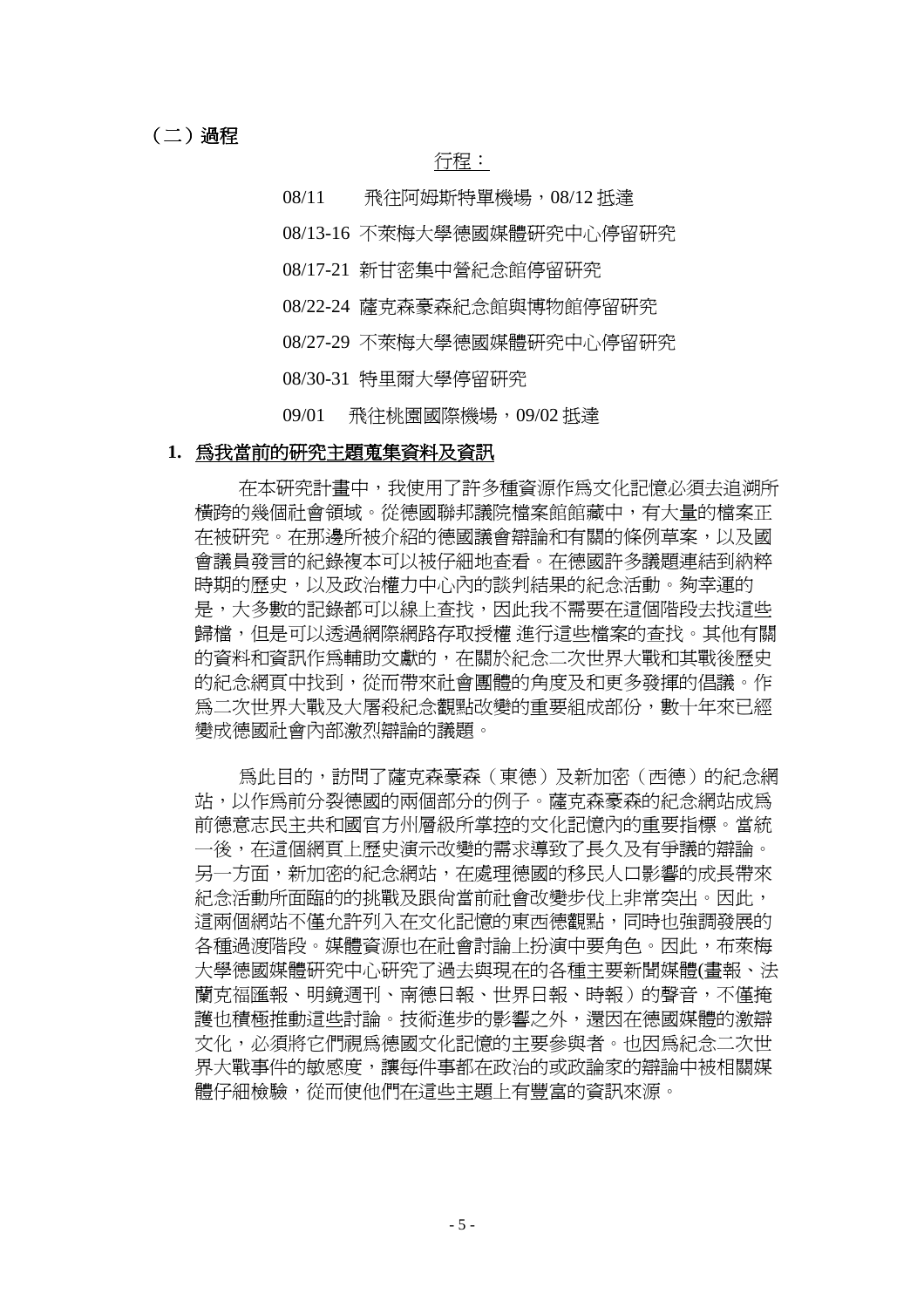#### 2. 調査課程、同儕觀點及相關研究檔案及出版品的成果

當我預期所有我要去的地方中這是最耗時的時候,我開始在布萊梅大學 的德國媒體研究中心蒐集我的研究資料。首先我想要全面地瀏覽年的議題。 但很快地我發現要瀏覽報紙微捲沒有辦法用蒐尋引擎全文檢索,這個方法在 時間上很聰明但不可行。因此我必須採取更具針對性的方法年復一年地在特 定重要紀念日期周圍連續查找報紙議題。為了彌補這個限制,我決定擴大我 的調查範圍從兩份變成六份報紙或是週刊,以追蹤紀念話語多年來的發展。 這個策略將在未來實施研究設計整體上後,從變化作出相應的調整。

在新加密集中營紀念館和薩克森豪森紀念館及博物館,我使用四種方 法。首先,我研究了該網站,尤其是各種永久和臨時展覽,來得到他們如何 提出過去和這些演示多年的發展的印象。再者,我可以蒐集展覽及研究上的 資訊材料及紀念網站上的教學活動,這提供工作人員如何在這個網站上作 業,參與渦去與現在的紀念的各種方式的鳥瞰。第三,我和那些負責研究及 教育活動的人談話,以更進一步了解當前德國紀念工作的發展。第四,我花 了一些時間瀏覽擁有大量和我的研究相關及台灣幾乎完全無法取得的資料的 報導及專著線上圖書館。更多的是,由於有限經費而沒有辦法全部購買,就 算在德國,他們也很快就會絕版或售罄;因此,這些圖書館是可以繼續使用 這種研究材料的重要途徑。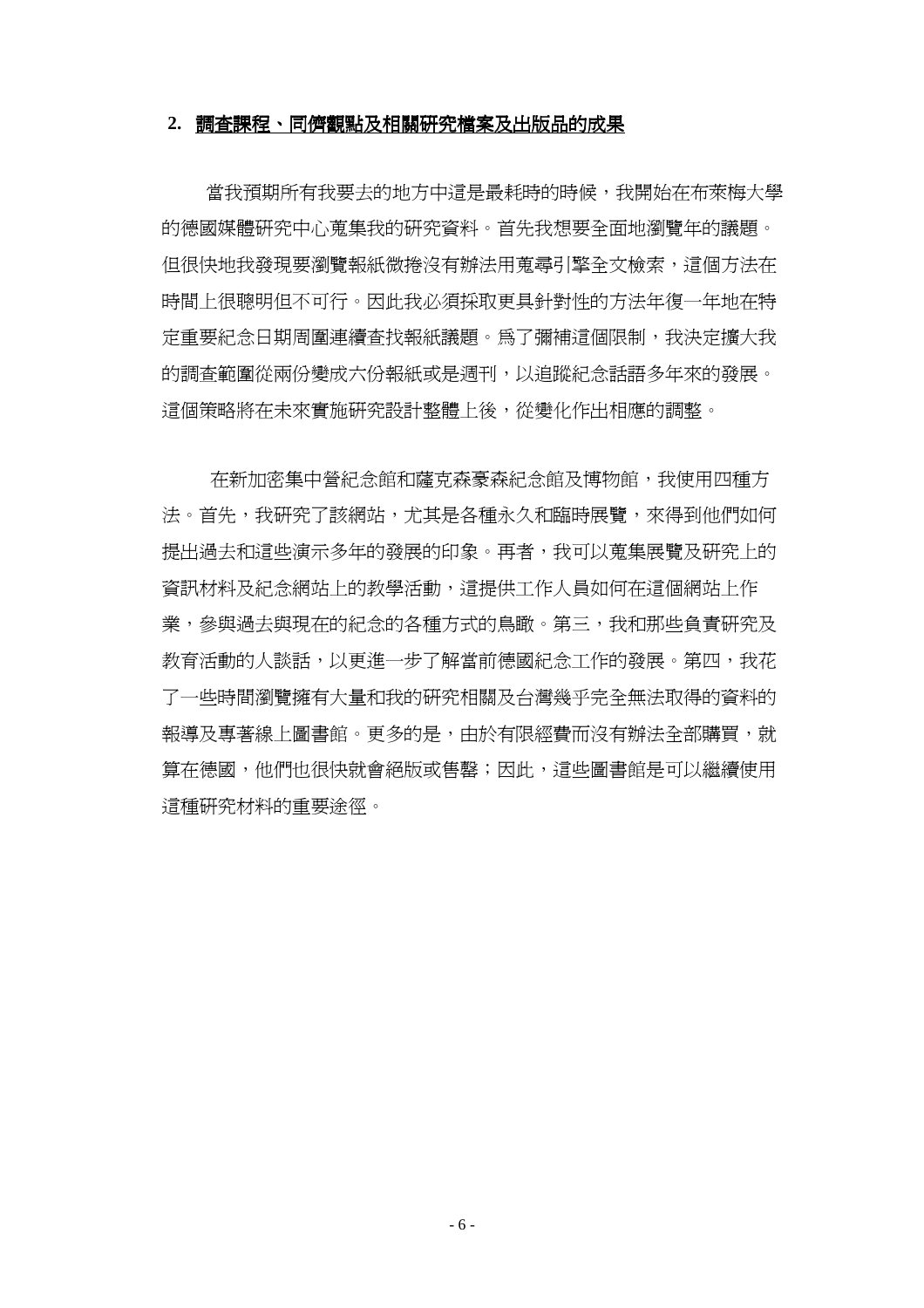## (三)心得及建議事項

一方面,我即刻受益於找到許多對我進行中的研究非常有助益的資源及文 本,就如同和相關領域的人士談論我的研究主題和德國在文化記憶這個領域當 前的發展一樣。同時,當瀏覽圖書館中的報導和專著時,做為一個受歡迎的副 作用,我也可以在我當前任教的政治大學中的課程及授課發現這個主題的文本 及想法。這有助於我保持授課與研究能夠和當前在德國淮行的研究連結,也— 由於出版的限制—主要只能在德國取得。更進一步來說,在適當的國家與適當 的資源進行研究讓我有更清楚的方向,以致這些觀點可以成為我的計書核心, 並且如何使用可得的資源來支持我的論證與理論。然而,這並不總是緊密地連 結到我的計畫原始想法。因此現在我也面對作出些調整經驗的必要性,如同方 法論上的方法一樣。這經常是任何努力研究的一部分。然而,這實際上意味著 明年我必須再回到德國以深化材料的基礎並且找到還未包括進去的資源。這似 乎是不可或缺的,然而,根據從我的資料分析和那些相反的理論及方法的資源 引起的新觀點及方向,迄今形成我計書的基礎,也成為修訂的材料基礎。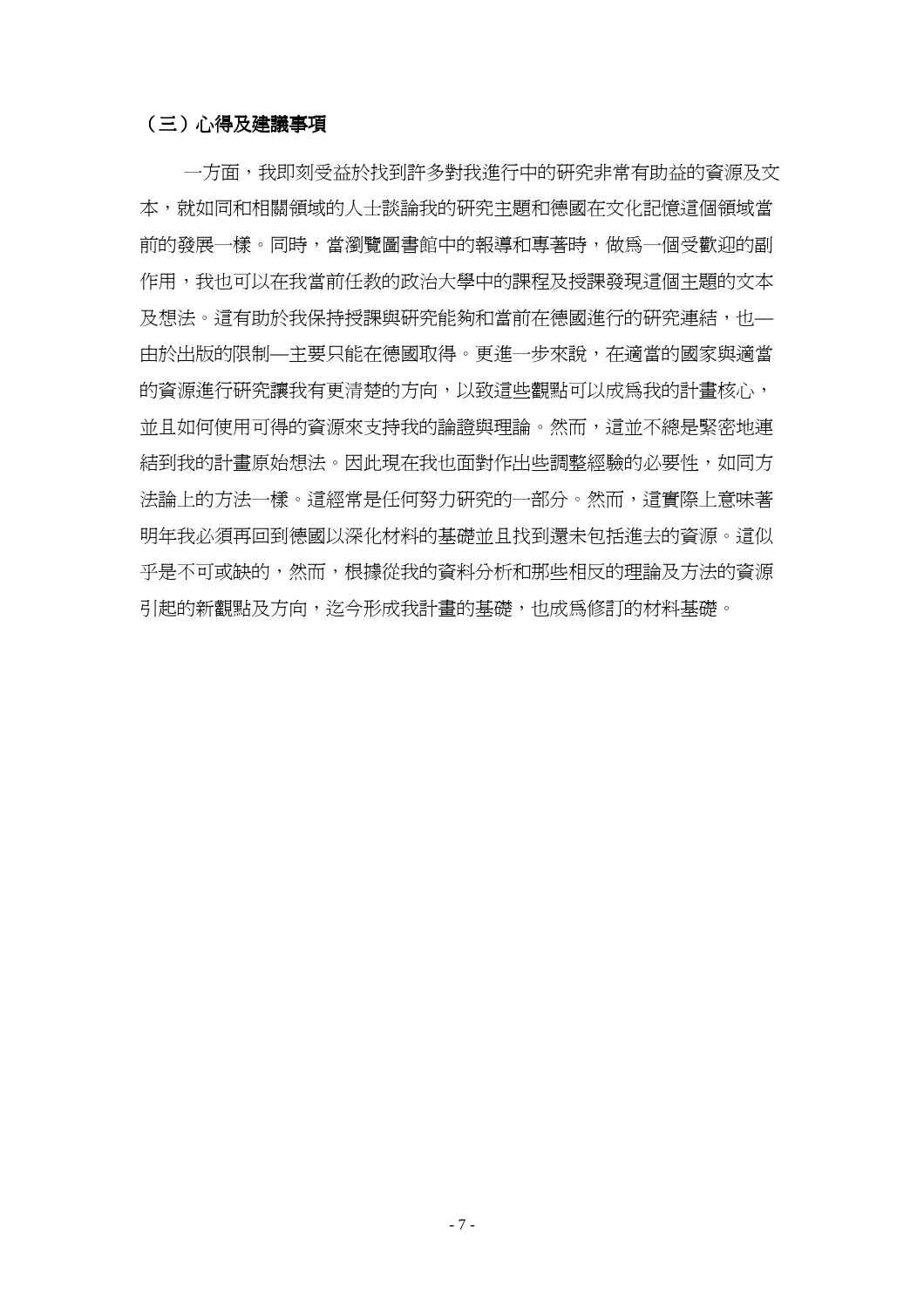## 附錄**—**附件一:英文報告原文

## **Report on the research trip to Germany from 11th of August until 2nd of September 2012, Germany**

## English Summary

I am now a couple of months into examining some of the influential factors of change of the culture of remembrance in Germany and how people in the present try to make sense of the past and develop their understanding of that past, which is no longer their exclusive possession. Using press releases, records of parliamentary debates and exhibitions at memorial sites as well as corresponding information materials as sources, I am examining how Germans' approach to major events of their mid- $20<sup>th</sup>$ century history of war, mass murder, flight, expulsion etc. are being transformed within a more and more Europeanised multicultural society. At this stage, I can only offer first impressions. What can already be said with a degree of certainty, though, is that it seems very difficult to disentangle the various factors that influence these developments, especially since in Germany the unification of former East and West in 1990 and the generational change because of the death of the last survivors and witnesses of Nazi persecution and mass murder and the emergence of a young generation, for whom even the Cold War and the GDR are only distant history, loom heavily over any other factors that have entered the frame in the meantime.

## 3. Collecting data and information for my current research topic

In this research project I use a variety of sources as cultures of remembrance have to be traced across several societal areas. From the holdings of the Parliamentary Archives of the German Bundestag, a variety of files are being looked into. Records of German parliamentary debates and relevant bills, which were introduced there, are given a close look as well as transcripts of speeches of parliamentarians on remembrance occasions. In Germany a lot of issues relating to Nazi era history and its consequences in terms of remembrance are negotiated within the centres of political power. Luckily enough, the majority of these records can also be found online, therefore I did not have to go to the archive proper at this stage, but could work with those files where access is granted via internet. Other relevant data and information as well as secondary literature were accessed at two of the various memorial sites

- 8 -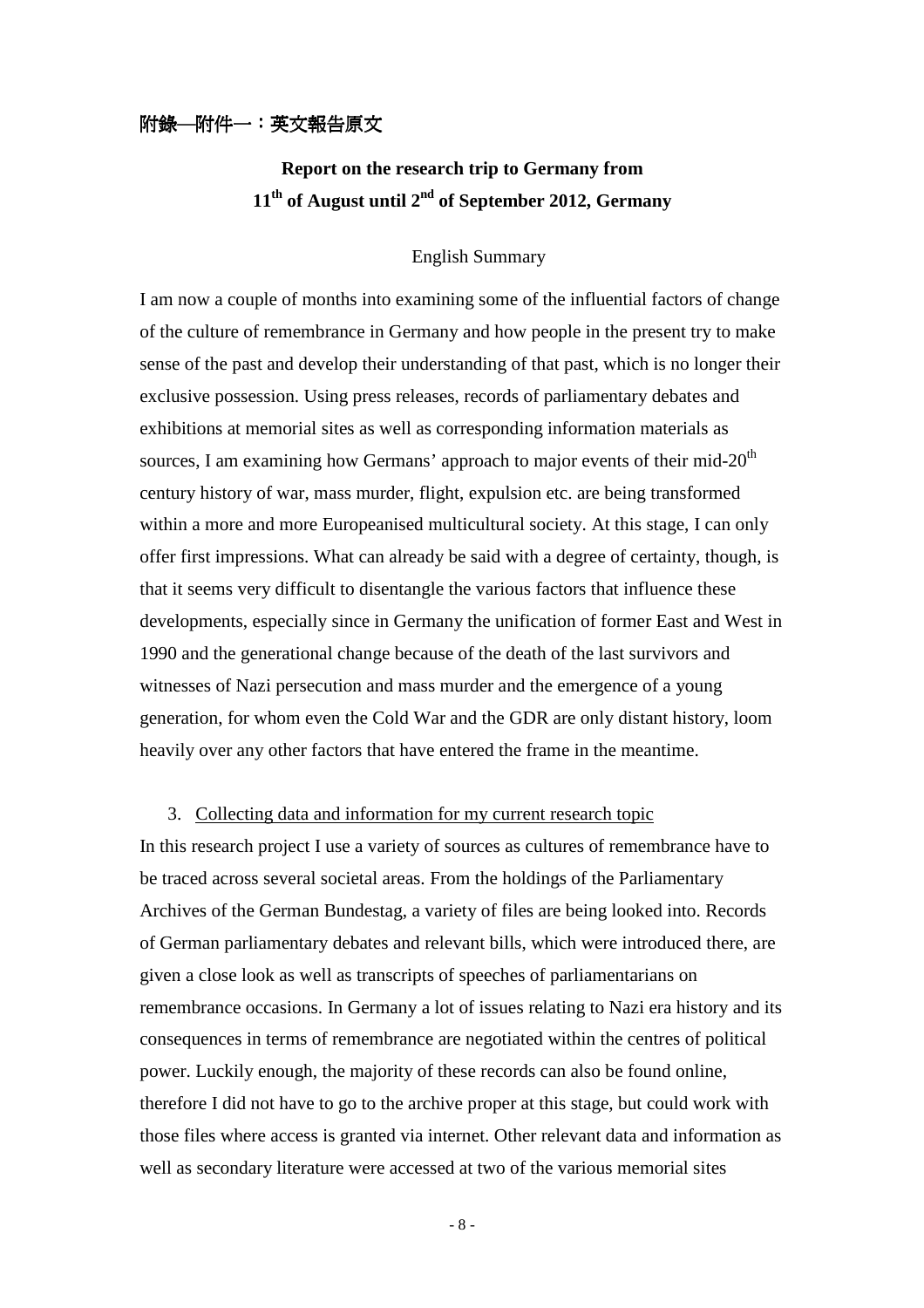relevant to the remembrance of World War II and its immediate post-war history, thereby also bringing the perspective of societal groups and initiatives more into play. This is a vital part of the research as the changing views on World War II and Holocaust remembrance have become hotly debated topics within German society for decades. For that purpose, the memorial sites in Sachsenhausen (East Germany) and Neuengamme (West Germany) were visited to have examples from both parts of the previously divided Germany. The memorial site in Sachsenhausen had been a major landmark within the official state-controlled culture of remembrance in the former German Democratic Republic. It also received a lot of public attention when after the unification a perceived need for change in the presentation of history at the site led to long and controversial debates. The memorial site of Neuengamme, on the other hand, is very prominent in terms of dealing with the challenges for remembrance activities in keeping pace with current societal changes, which are mostly brought about by the growing influence of migrant populations in Germany. Therefore both sites not only allow an inclusion of East as well as West German perspectives on the culture of remembrance, but at the same time also emphasise various transitional stages of its development. Media resources also play an important role in the societal discussions. Therefore, past and present volumes of major news outlets (BILD, Frankfurter Allgemeine Zeitung, SPIEGEL, Süddeutsche Zeitung, WELT, and ZEIT), which not only covered these discussions, but at times also actively contributed to them, were examined in the Institute for German Press Research at Bremen University. The impact of technological advance aside, also due to a lively debating culture in German media, they must be considered major players as far as German culture of remembrance is concerned. It is also because of the sensitivity of the remembrance of World War II events that everything said in this respect in political or publicist debates is closely examined in relevant media, which in turn makes them a rich source of information on those topics.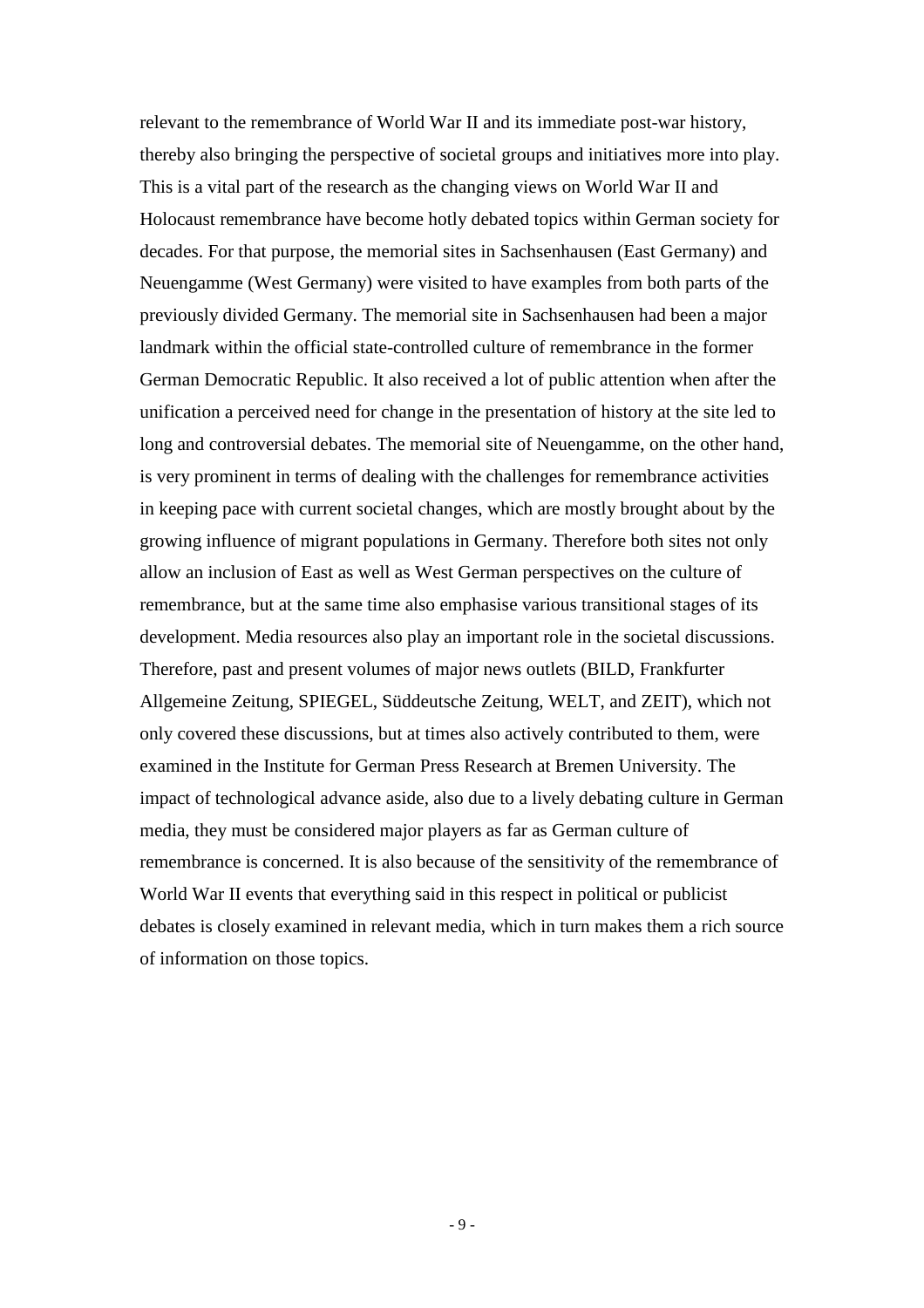#### Abstract of the research project:

The German past used to be perceived as the exclusive issue of German nationals living in Germany. Nowadays it has also become an issue for the neighbouring countries because of the European unification process. Furthermore, second and third generation immigrants who were born and raised in Germany but with the cultural and historical background of their parents and grandparents as the main frame of reference also need to be integrated into the scope of remembrance. The ensuing consequences can be termed as forms of transculturality, signifying a departure from the concept of one homogeneous, uniform national culture with one coherent view of its exclusive national past. The paper examines the influential factors of change for the German culture of remembrance and how people in the present dynamically develop their understanding of that past which is no longer their exclusive possession. Using press releases, records of parliamentary debates and information materials from memorial sites as sources, it will be traced how Germans' approach to major events of their mid-20<sup>th</sup> century history of war, mass murder, flight, expulsion etc. are being transformed in a Europeanised multicultural society.

## 4. Course of the investigation, perspectives of colleagues and results from files and publications of related research

I began my collection of research data at the Institute for German Press Research at Bremen University since I expected it to be the most time-consuming of all the places I intended to go to. At first I wanted to comprehensively browse entire years' issues. But I soon found out that this method, without being able to use full text search engines to browse the microfilm-edited newspapers, was time wise not feasible. Therefore I had to adopt a more targeted approach to look up consecutive year-onyear issues of newspaper coverage around certain important remembrance dates. To make up for this limitation I decided to expand the scope of my investigation from two to six newspapers or weekly magazines respectively to trace the development of remembrance discourses over the years. Corresponding adjustments to the research design on the whole following from this change of strategy will be implemented over the coming weeks and months.

At Neuengamme Concentration Camp Memorial and Sachsenhausen Memorial and Museum I followed a fourfold approach. Firstly, I examined the site as such, especially various permanent and temporary exhibitions, to get an impression on how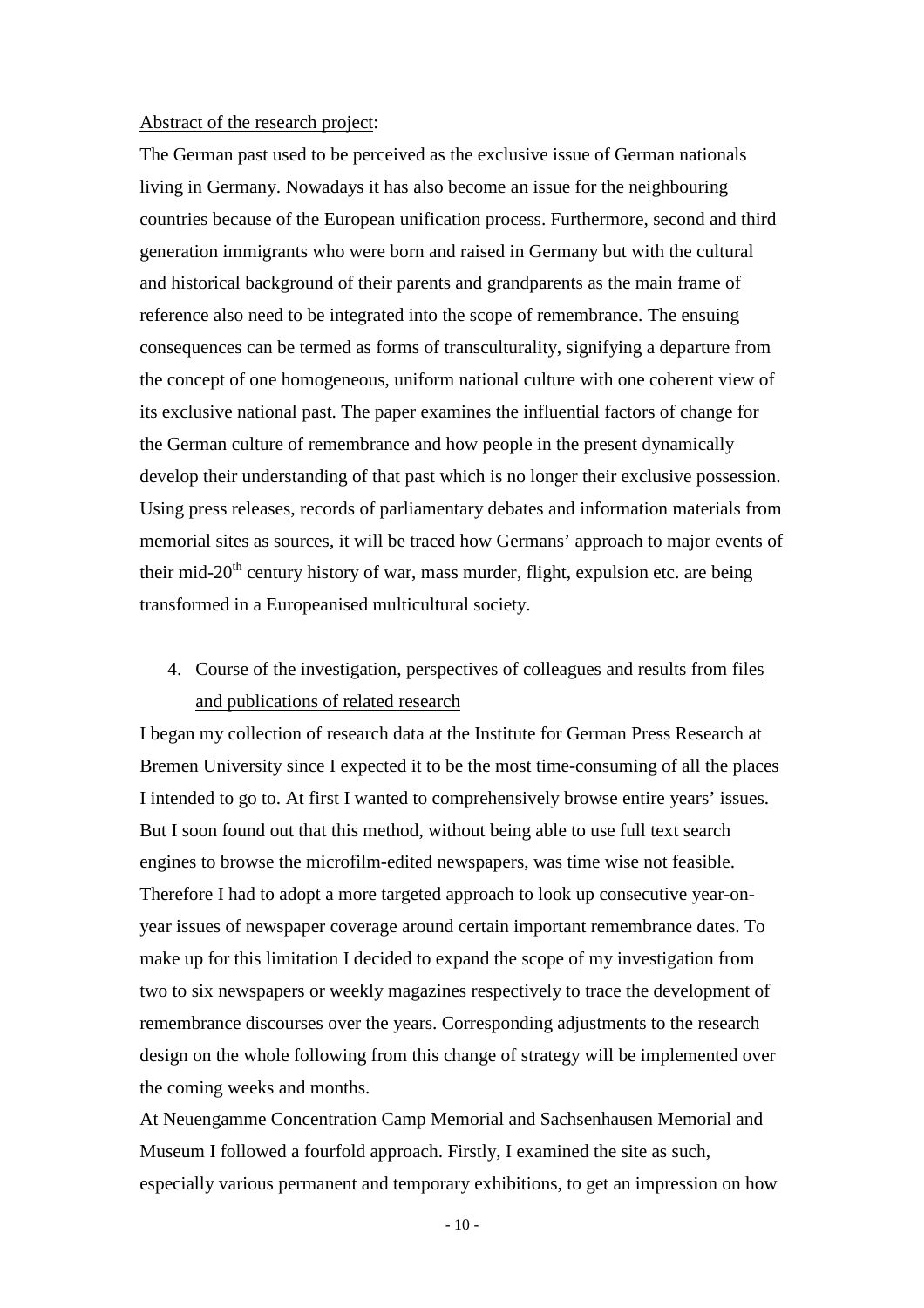they present the past and how these presentations have developed over the years. Secondly, I could collect information materials on the exhibitions and on research and pedagogical activities of the memorial sites to provide an overview of the various ways how the staff working at the sites engages with the past and present of the memorials. Thirdly, I talked to those people responsible for research and pedagogical activities to get a better understanding of current developments in remembrance work in Germany. Fourthly, I spent some time in the respective on-site libraries, which hold extensive collections of journals and monographs relevant to my research and are almost exclusively unavailable in Taiwan. What is more, they cannot all be bought due to limited funds and can also very quickly be out of print or out of stock even in Germany itself; therefore, these libraries are vital to have continued access to that kind of research materials.

## 5. Benefits and insights for further research and teaching

On the one hand I immediately benefited from finding a lot of useful sources and texts for my ongoing research as well as talking to relevant people in the field about their thoughts on my topic and current developments in the area of culture of remembrance in Germany. At the same time, while browsing journals and books in the libraries, as a welcome side-effect, I could also find texts and ideas on the topics of the courses and lectures that I currently teach at Cheng Chi University. That helps keeping my lectures and presentations up to date with more recent research, conducted in Germany and also – due to publication constraints – mainly only available in Germany, too. Furthermore, researching in the country proper and with the proper sources gave me a clearer idea of direction as to which aspects should be at the centre of my projects and how to use available sources to back up arguments and theses. However, that does not always tie in neatly with my original ideas for the project. So now I am also faced with the necessity to make some adjustments in terms of empirical as well as methodological approaches. This is usually part and parcel of any research endeavour. However, it effectively means that I have to go back to Germany again next year to deepen the material base and find sources which I have not yet included. It seems indispensable, though, in the light of new insights and directions of inquiry resulting from my analysis of data and sources vis-à-vis those theories and methods that have so far formed the fundament of my project basis to also make amendments to its material basis.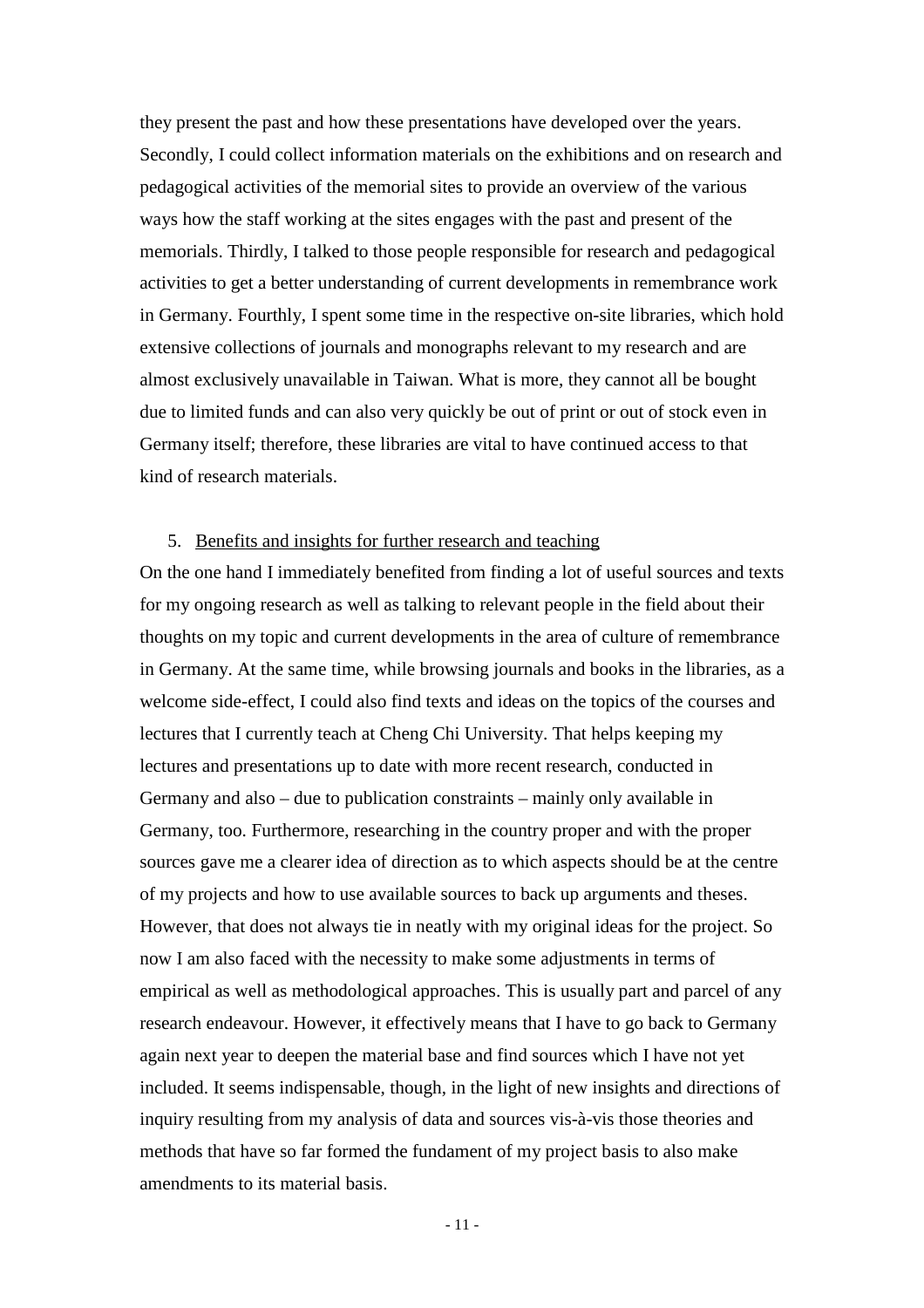Itinerary:

- 11 August Flight to Amsterdam Airport, arrival 12 August
- 13-16 August Research stay at the Institute for German Press Research at Bremen University
- 17-21 August Research stay at Neuengamme Concentration Camp Memorial
- 22-24 August Research stay at Sachsenhausen Memorial and Museum
- 27-29 August Research stay at the Institute for German Press Research at Bremen University
- 30-31 August Research stay at Trier University
- 01 September Flight to Tao Yuan International Airport, arrival 02 September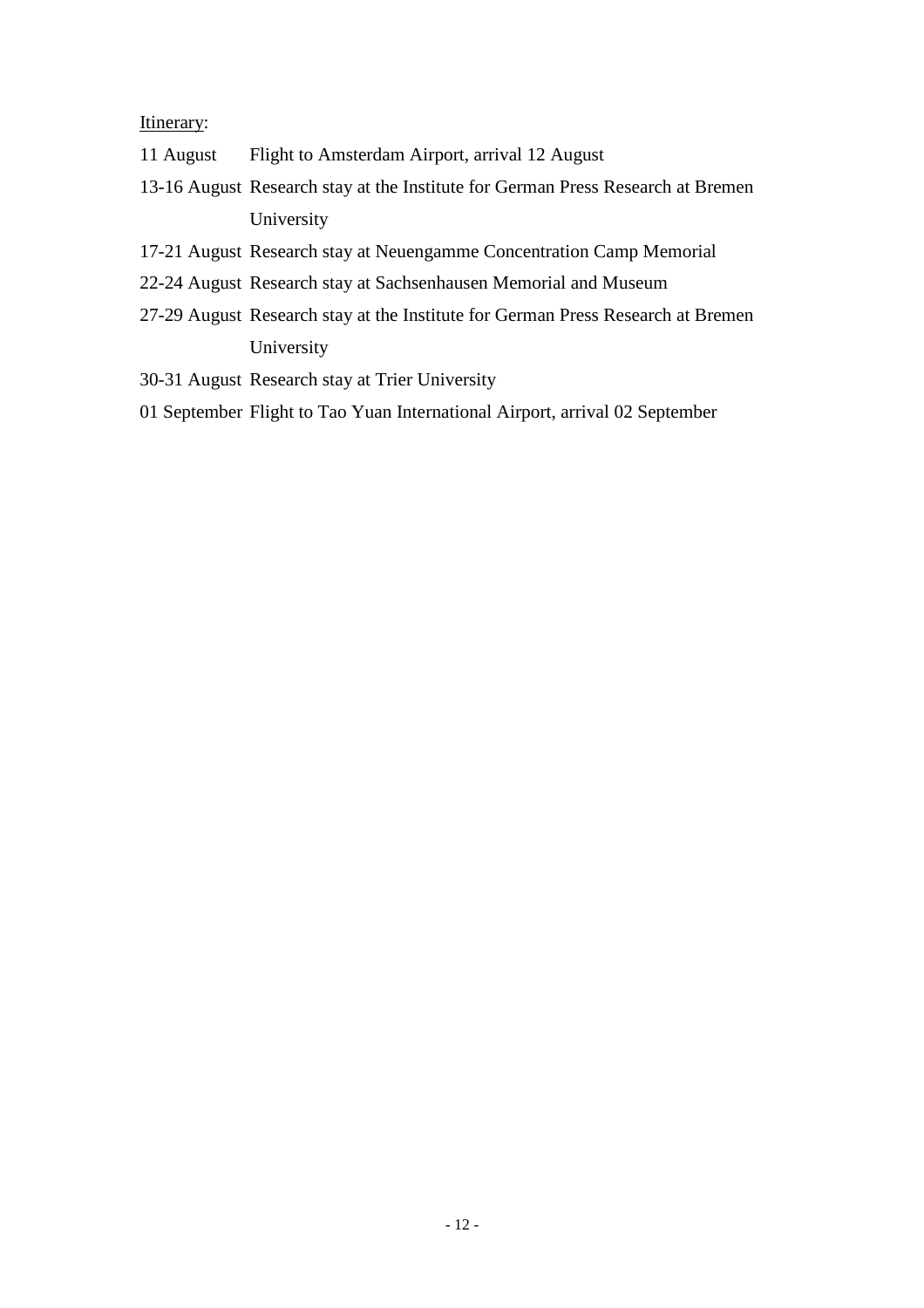## 出國報告(研究)

# 參與「第 36 屆 GSA 年會」報告

服務機關:國立政治大學歐洲語文學系 姓名職稱: 陶克思 (Dr. Christoph Thonfeld) 助理教授 派赴國家:美國密爾沃基 出國期間:2012//10/03~10/08 報告日期:2012/10/26 經費來源:國科會補助研究計畫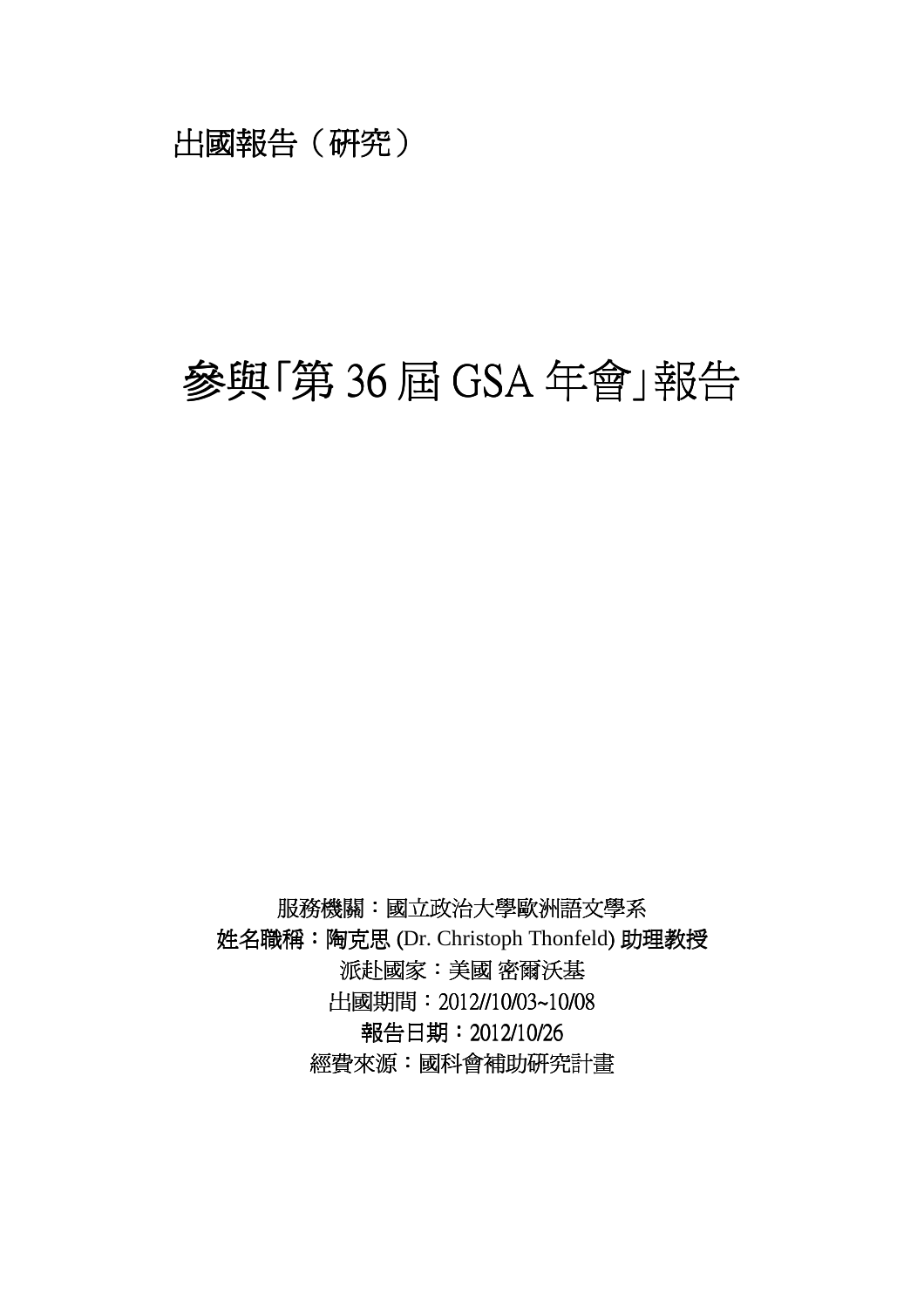## 摘要

德文過去被視為在德國生活的德國國民專屬問題。現在這也也因為歐洲統 一進程而成為鄰近國家面臨的問題。此外,出生及成長於德國的第二及第三代 移民,但有他們父母及祖父母的文化及歷史作為主要的參考框架者,也需要被 納入紀念活動的範圍。產生的結果可被稱為跨文化性的形式,它象徵著背離一 種同質的、專屬國家的過去的一致民族文化。這份報告檢驗了德國文化記憶改 變的影響因素及人們如何在當前變動地發展他們對於過去不再是由他們所獨佔 的理解。使用公報、國會辯論紀錄及其他紀念網頁的資訊材料作為資源,它將 追溯德國人對他們二十世紀中葉的戰爭歷史、大屠殺、遷徙、驅逐等重要事件 如何被轉化於歐洲的多元文化社會中。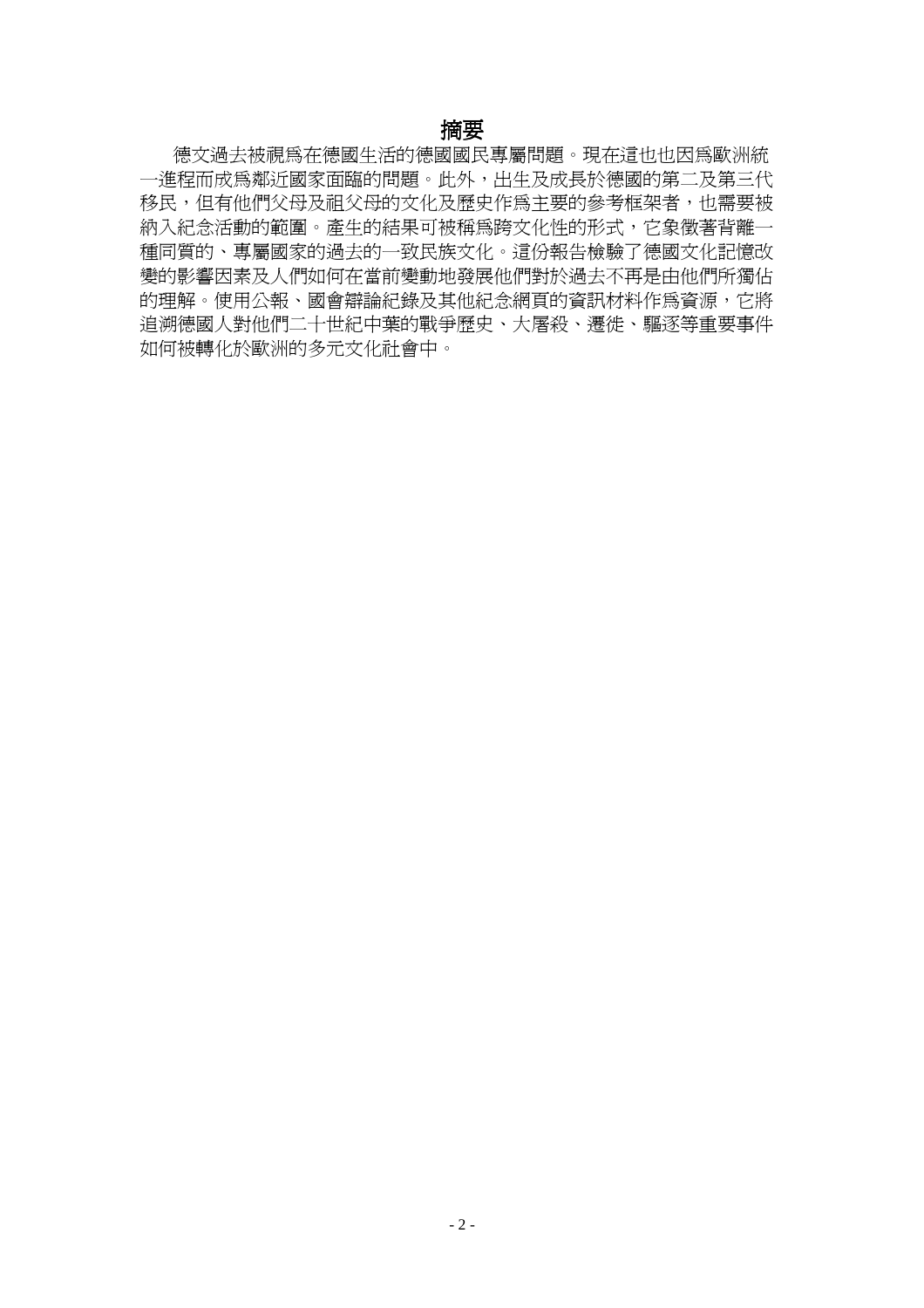# 目次

| 附錄 |  |
|----|--|
|    |  |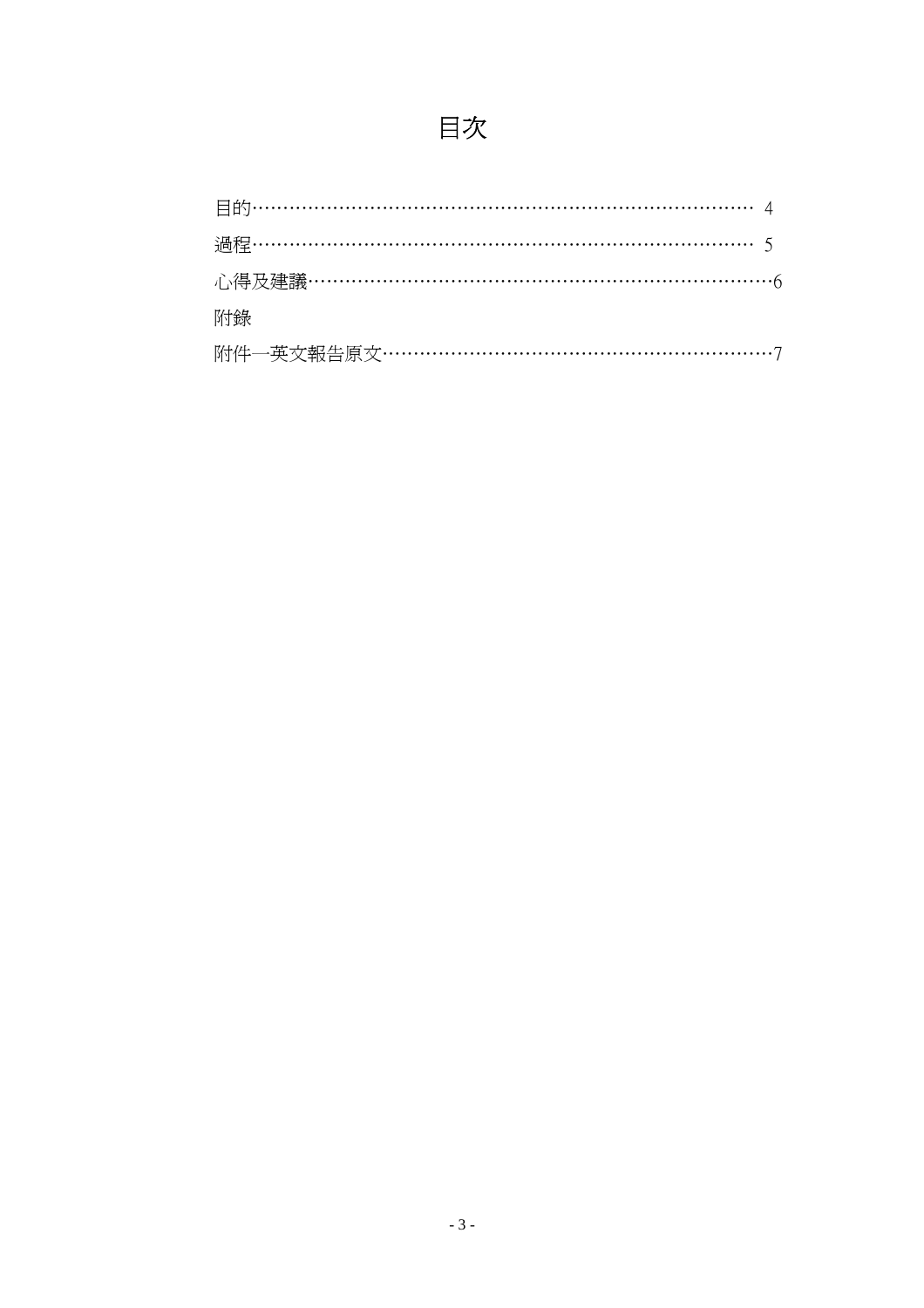## 中文報告內容

## (一) 目的

雖然我已開始將我的研究轉移到文化記憶上,但最近我認為這仍然是 具有價值的專業意見交換機會,而且在較早的階段中就已經回饋到當前的 工作中。在小組會議中我所發表的論文提出了一些絕對該被更進一步審查 的觀點。一件事是在各種階層或記憶區域中,例如個人記憶、 家族記憶和 紀念活動和記憶政治,所有遵循不同邏輯,但仍密切彼此交互的更多社會 各級的區域之間的緊張關係。更一般地說,這可稱為"詞彙"和"家庭相冊"記 憶間的緊張關係,如同作為公共和私人領域的記憶來被理解。

因此,研究其中之一通常需要對對方的認識。一份報告特別著重在這 方面,藉由德國在 1995 年/96 "帝國陸軍 1941 年-1944 年罪行"展的公私反應 作為一個典型的案例。該展覽特別介紹一些在德國文化記憶的變化,因 此,也立即關聯到我的研究。在納入和排除紀念文化間的邊界也必須是這 項研究的一個重要角度,因為它讓移民及新歸化德國人位置的發展成為亮 點。當前納粹倖存受害者世代的減少也開闢了另一條重新評估和再評估過 程中的"受害者"類別的調查路線。

最後,雖然從本地的德國大多數社群外的所有影響因素— 當然也有國 家強烈的的動態正常化以及它作為反抗運動的過去—一定要被考慮進去。 這方面的重要性絕不能被低估。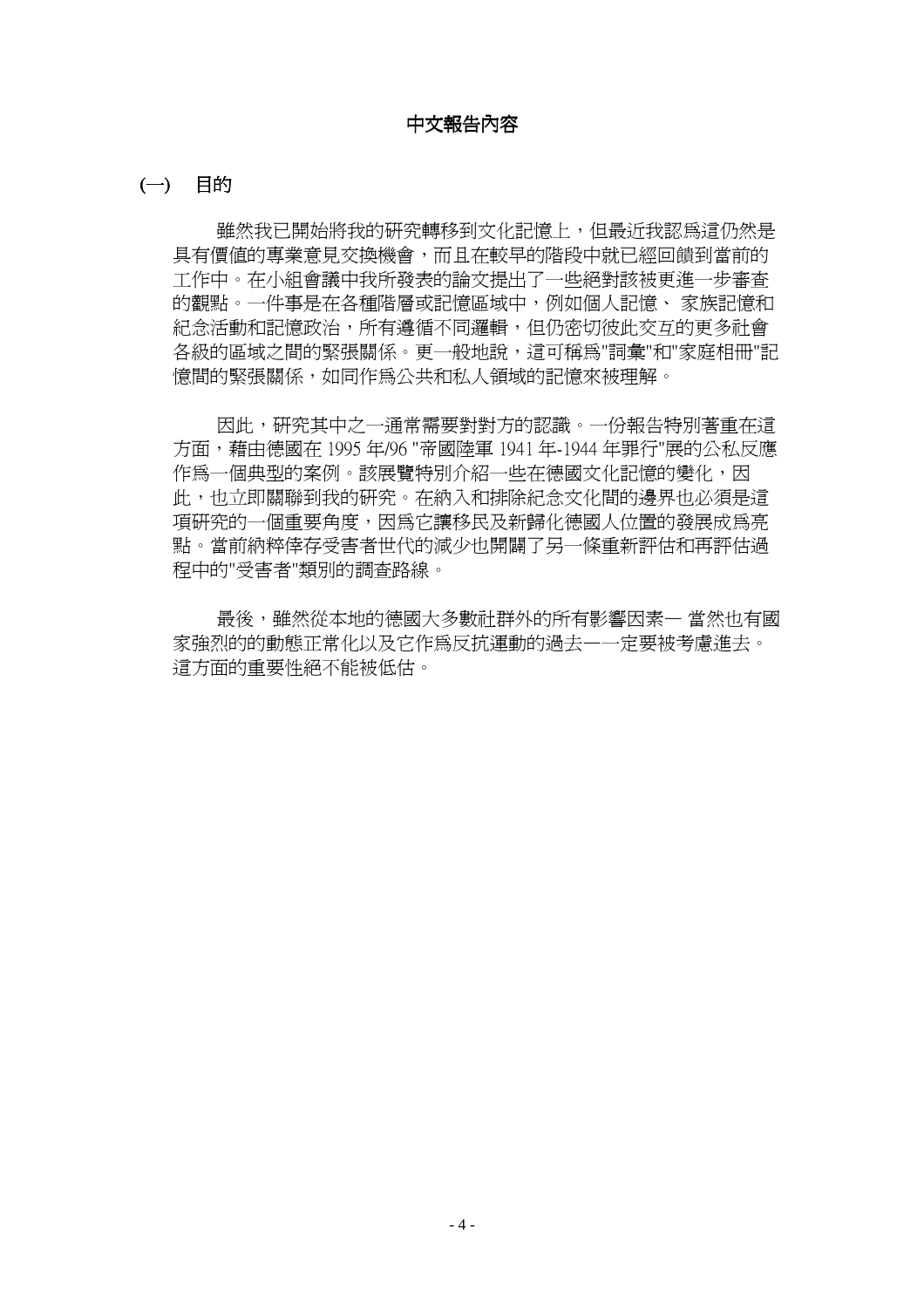## (二)過程

本次參與國際學術研討會行程如下,該國際學術研討會於美國密爾 沃基舉行:

## 行程

- 2012/10/03 飛往美國密爾沃基機場,10/04 抵達
- 2012/10/04 大會報到及會議開始(下午)及會議介紹(晚間)
- 2012/10/05 參與會議座談會(上午及下午)
- 2012/10/06 參與會議座談會及發表個人論文(上午及下午)

## 2012/10/07 飛往桃園國際機場,10/08 抵達

遷移研究最近發現了更多被學者忽略或在不同的脈絡及嚴格字義下 不被接受為移民的移民團體。戰後來自東歐的被驅逐者的重構是一個重 要問題,他們也提供了一種從成人及兒童被驅逐者的跨世代觀點,如同 他們的子女及孫子女緊密地互動並組成類似經驗及記憶的社團。東德人 在 1990 年統一後遷徙到國家的西部(反之亦然)支持也存在他們過去觀點 的移民研究可能。

在參與本次會議的過程中,這些不同的傑出人士都為我個人的研究 提供了寶貴的觀點。此外,在小組會議的評論所關注的也提出了在德國 有問題的認同爭議,以及在這些過程中總是處於險境的整體歐洲或是至 少在歐盟之內。空間的重構也在一些發表中扮演了重要角色。從這裡跨 國的或甚至是全球發展的開展可以被看到及分析。它間接地也通常連接 到一個特定空間並且被它動態的變動影響記憶。最後,作為記憶和紀念 方式的表現是文化記憶建立的重要元素,這也有巨大的政治絃外之音。

最後,作爲記憶體的表現和紀念活動的一種手段的古跡是文化紀念 還具有強烈的政治色彩的安裝程式中的重要組成部分。在這個領域的研 究因此可以揭示政治的記憶和動態的記憶。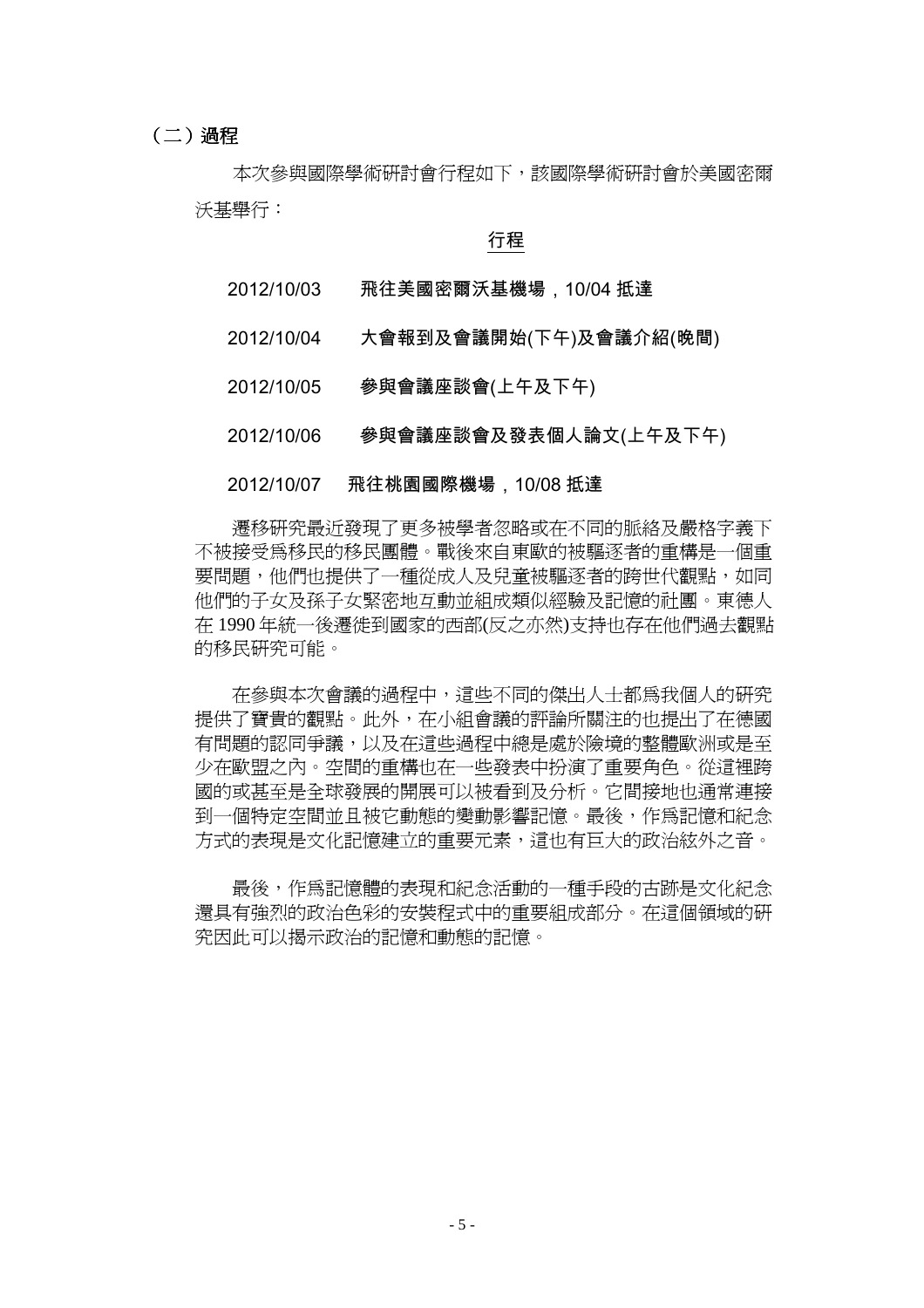## (三)心得及建議事項

本會議在某種方式上幫助讓我的研究計畫在最初的階段圓滿結束並推 進到移民及國際化對德國文化記憶的影響。在這個觀點下我可以立刻從一 份處理歐洲回憶矛頓過程的介紹中獲益。持續的衝突和激烈的辯論清楚地 展現在統一的歐洲中記憶的未來走向仍然是激烈的競賽,並截至目前為止 沒有任何一種可被看到的具體成果。在政治大學歐洲語文學系中,這個領 域也可以完美地作為教學主題。

也是成長中的研究領域—轉型正義,是另一種承擔文化記憶發展的觀 點。在戰時、南北戰爭以及相似事件中的公共犯罪型態的處理,通常反映 了那些事件在其後如何被記得的方式。然而,這個觀點可能的立即關聯同 樣也相當地呈現在教學領域中,免得它超出我的研究計畫範圍。德國殖民 地過去的回憶也是德國紀念文化中尚未被發現的部份。然而,首要的是為 了扮演在德國的教科書書寫、恰當的學校教學以及一般地代表過去提出問 題的角色。它不僅為目前的研究提供了一個重要的參考點,也可能開啓未 來的研究,特別在帶著渦夫殖民觀點在台灣作爲一種潛在的比較方法。這 同樣也可以說是關於整體紀念文化是文化上的單獨現象,因此值得文化上 的比較考察。會議中所以的小組致力於發表「紀念文化、真實興及戰後德 國與東亞的和平運動」的研究,這也引人深思該如何發展在此方向的未來 研究觀點。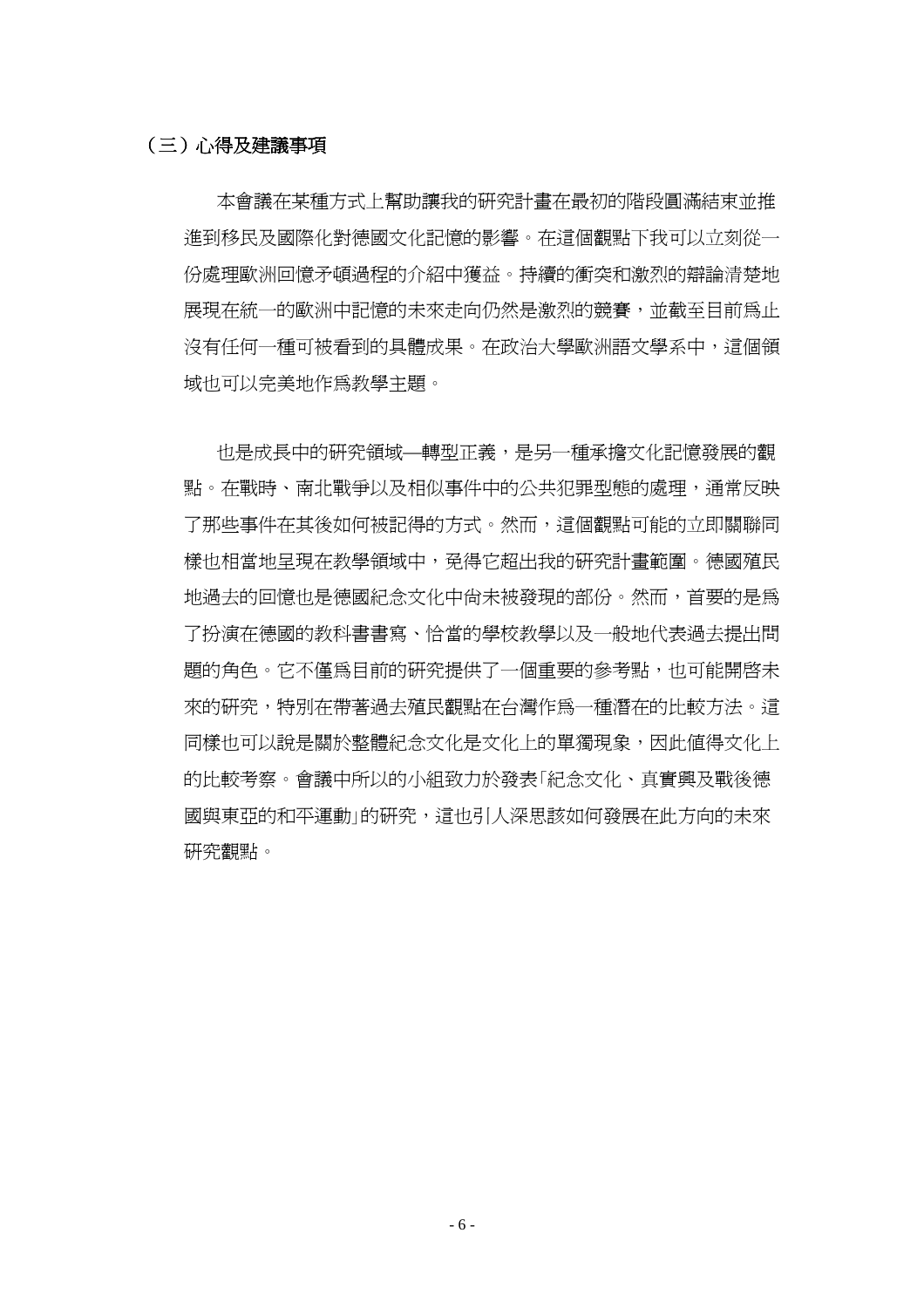## 附錄**—**附件一:英文報告原文

## **Report on the 36th German Studies Association Annual Conference 4 th of October until 7th of October 2012, Milwaukee, USA**

#### English Summary

Over the years, this conference has been proved to be a reliable forum to present and discuss own research, establish and renew contacts with colleagues from various disciplines and to take in new ideas for my teaching and research. First and foremost, though, I wanted to present my own current research activities into *Europeanisation, Immigration, Transculturality: Repercussions on the culture of remembrance in Germany*.

This topic brings together various aspects of a wider field of inquiry which are usually investigated separately and also often not in diachronic perspective. Therefore, it is unique on the one hand, but there are quite some research projects that touch on individual aspect of my research and can prove useful as reference or for further professional exchanges. I spotted presentations on the topics of migration and its relations to cultural and societal developments, especially on the aspect of memories, remembrance and commemoration. Presentations that take up a transnational perspective were also definitely relevant, not least with regard to methodological approaches, e.g. dealing with issues of comparison and contrast. The aspect of Europeanisation on various levels has remained a strong element among the research presented at this conference, too, and figures strongly in my research. Furthermore, I have ventured again into the by now already pretty established field of Asian German studies, as I still keep an eye on it with a perspective of own future research and was therefore looking for topics and colleagues, alike, relating to my own agenda for research and teaching.

## 1. Presenting my current research topic

Although I have started my research into the changes of the culture of remembrance only recently I thought it was still a good opportunity to have valuable professional exchanges already at this relatively early stage as it is thus possible to still include all the feedback into the current work. The panel where I presented my paper raised a couple of relevant aspects which definitely merit further examination. One thing is the tension between various levels or areas of memory, e.g. individual memories, family

- 7 -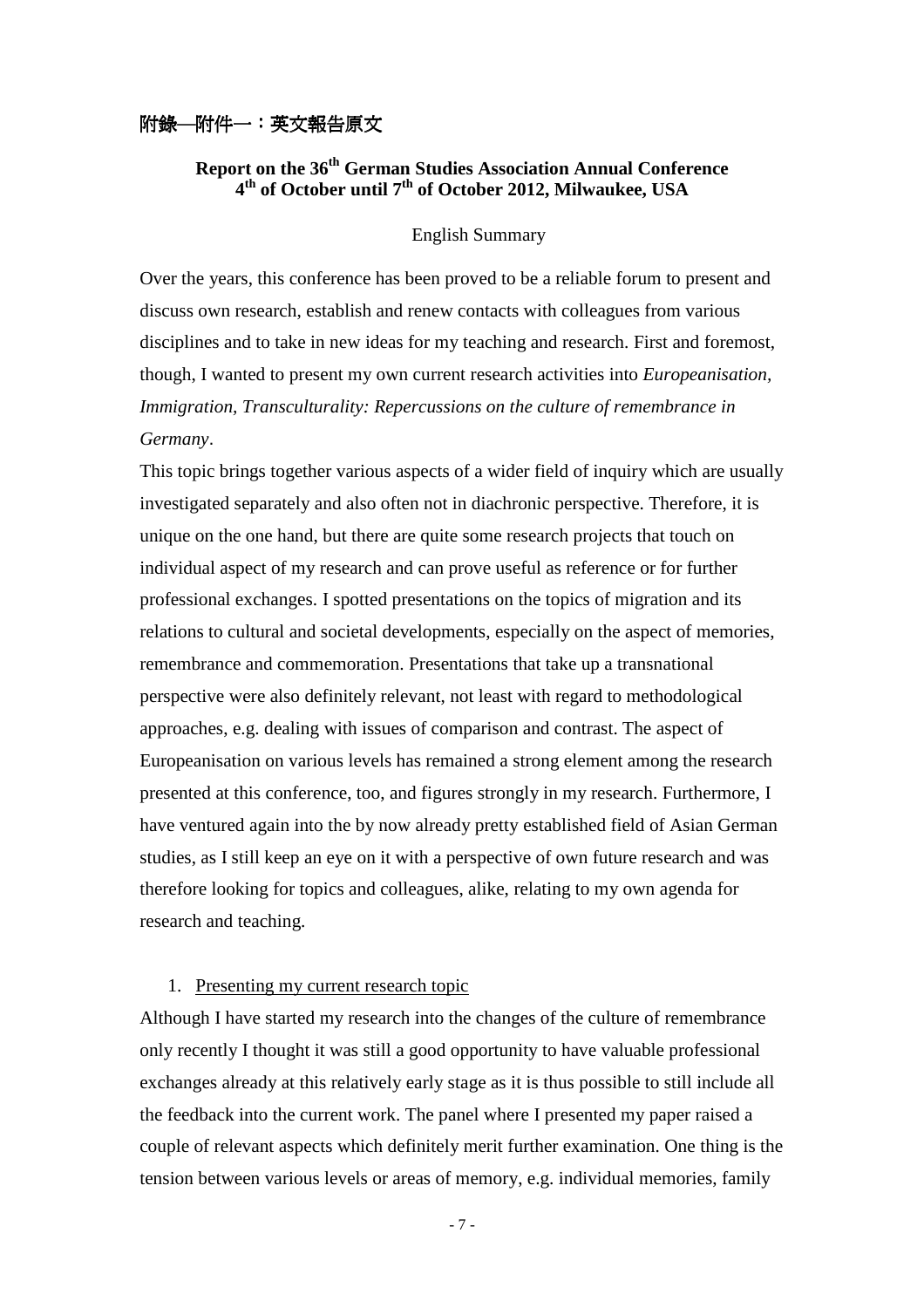memories and the more societal levels of commemoration activities and memory politics, which all follow different logics but still closely interact with one another. More generally, this can be called the tension between the "lexicon" and the "family album" of memory, as the public and private spheres of memories have come to be understood. Therefore, research into one of them usually requires awareness of the other, as well. One paper especially focused on this context, using public and private reactions towards the 1995/96 exhibition on "Crimes of the Wehrmacht 1941-1944" in Germany as a case in point. That exhibition in particular initiated a couple of shifts in the culture of remembrance in Germany and is, therefore, also immediately relevant for my research. The border between inclusion into and exclusion from the culture of remembrance also has to be a vital aspect of this research as it highlights the respective development of the position of immigrants and newly naturalised Germans. The current demise of the generation of surviving victims of National Socialism also opens up another line of inquiry as the category of "victim" will be reassessed and reevaluated in the process. Finally – despite all the influential factors from outside the native German majority society – there is of course also a strong dynamic of normalisation of the nation and its past as a countermovement that necessarily has to be taken into consideration. The importance of this aspect must by no means be underestimated.

## Abstract of the presentation:

The German past used to be perceived as the exclusive issue of German nationals living in Germany. Nowadays it has also become an issue for the neighbouring countries because of the European unification process. Furthermore, second and third generation immigrants who were born and raised in Germany but with the cultural and historical background of their parents and grandparents as the main frame of reference also need to be integrated into the scope of remembrance. The ensuing consequences can be termed as forms of transculturality, signifying a departure from the concept of one homogeneous, uniform national culture with one coherent view of its exclusive national past. The paper examines the influential factors of change for the German culture of remembrance and how people in the present dynamically develop their understanding of that past which is no longer their exclusive possession. Using press releases, records of parliamentary debates and information materials from memorial sites as sources, it will be traced how Germans' approach to major events of

- 8 -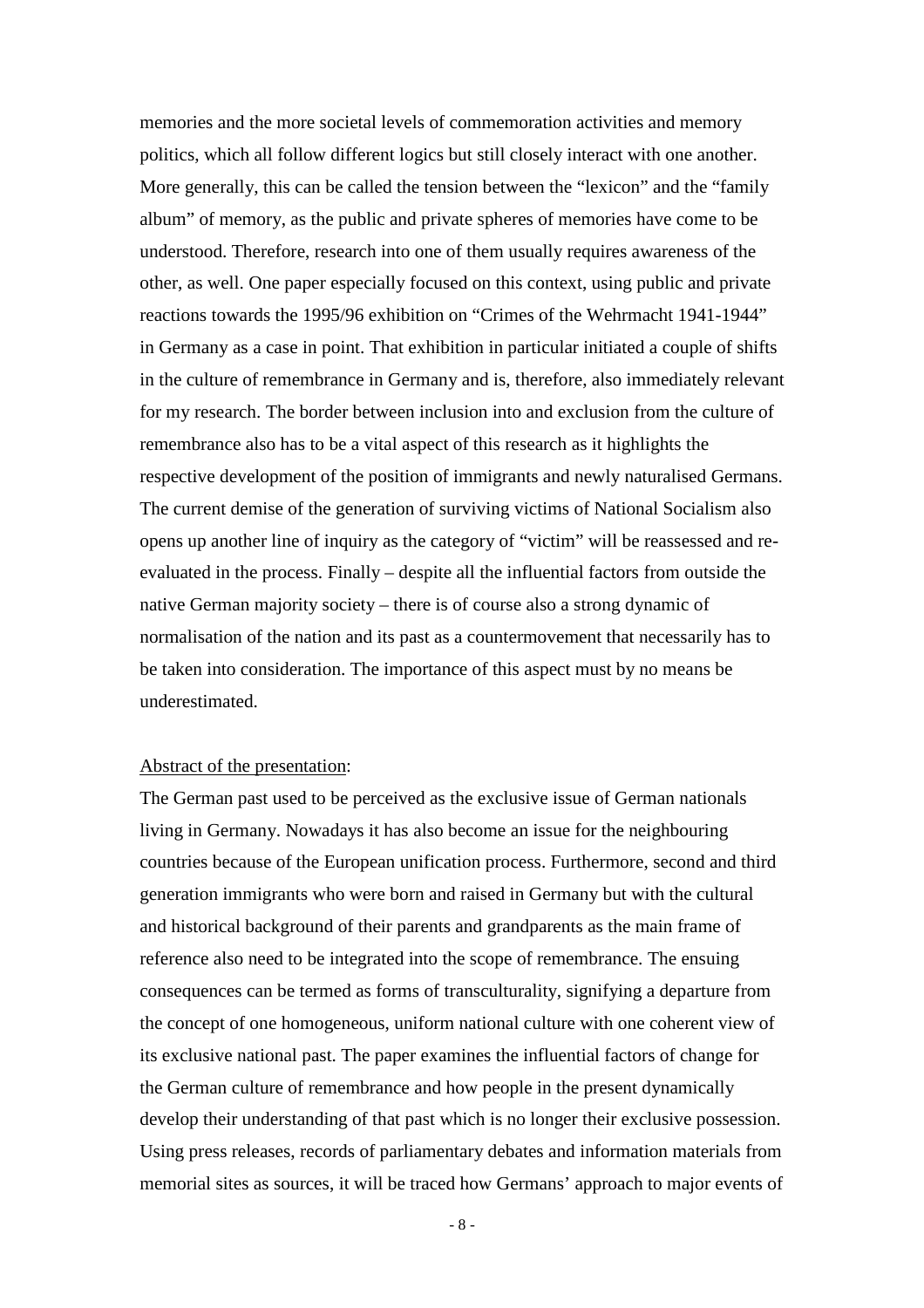their mid- $20<sup>th</sup>$  century history of war, mass murder, flight, expulsion etc. are being transformed in a Europeanised multicultural society.

#### 2. Getting to know the results from similar or related research projects

Migration research has recently discovered more and more groups of migrants which so far have either been overlooked by scholars or have been presented in different contexts and thus were not perceived as migrants in the strict sense of the word. The reconfiguration of German post-war expellees from Eastern Europe is one of the main issues, which also offers a transgenerational outlook since the adult and child expellees as well as their children and grandchildren all form distinct communities of experience and remembrance who also closely interact with each other. Also East Germans who migrated to the Western part of the country (and vice-versa) after the unification in 1990 hold potential for migration research which also dwells on the view of their past. These various constellations all offer valuable insights for my own research. Additionally, the commentary in the panel concerned brought up the problematic issue of identity in Germany and the whole of Europe or at least within the European Union, which is always at stake in those processes. The reconfiguration of space also played a role in a couple of presentations. From this it can be seen and analysed how transnational or even global developments unfold. It has indirectly also an impact on memories which usually are bound to a certain space and are thus affected by its dynamic changes. Finally, monuments as manifestations of memory and a means of commemoration are an important element in the setup of a culture of remembrance which also has strong political overtones. Research in this area can, therefore, shed light on memory politics and the dynamics of memories.

## 3. Perspectives for future research and teaching

In a way this conference helped me to round off the initial period of my research project into the impact of migration and internationalisation on the German culture of remembrance. In this respect I could immediately benefit from one presentation which dealt with the contradictory process of European memory. Ongoing conflicts and heated debates clearly show that the future direction of remembrance in a unified Europe is still hotly contested and no definite outcome of any kind can be seen as of now. This field also serves perfectly as a topic for teaching within Cheng Chi University's Department of European Languages and Cultures. Transitional justice

- 9 -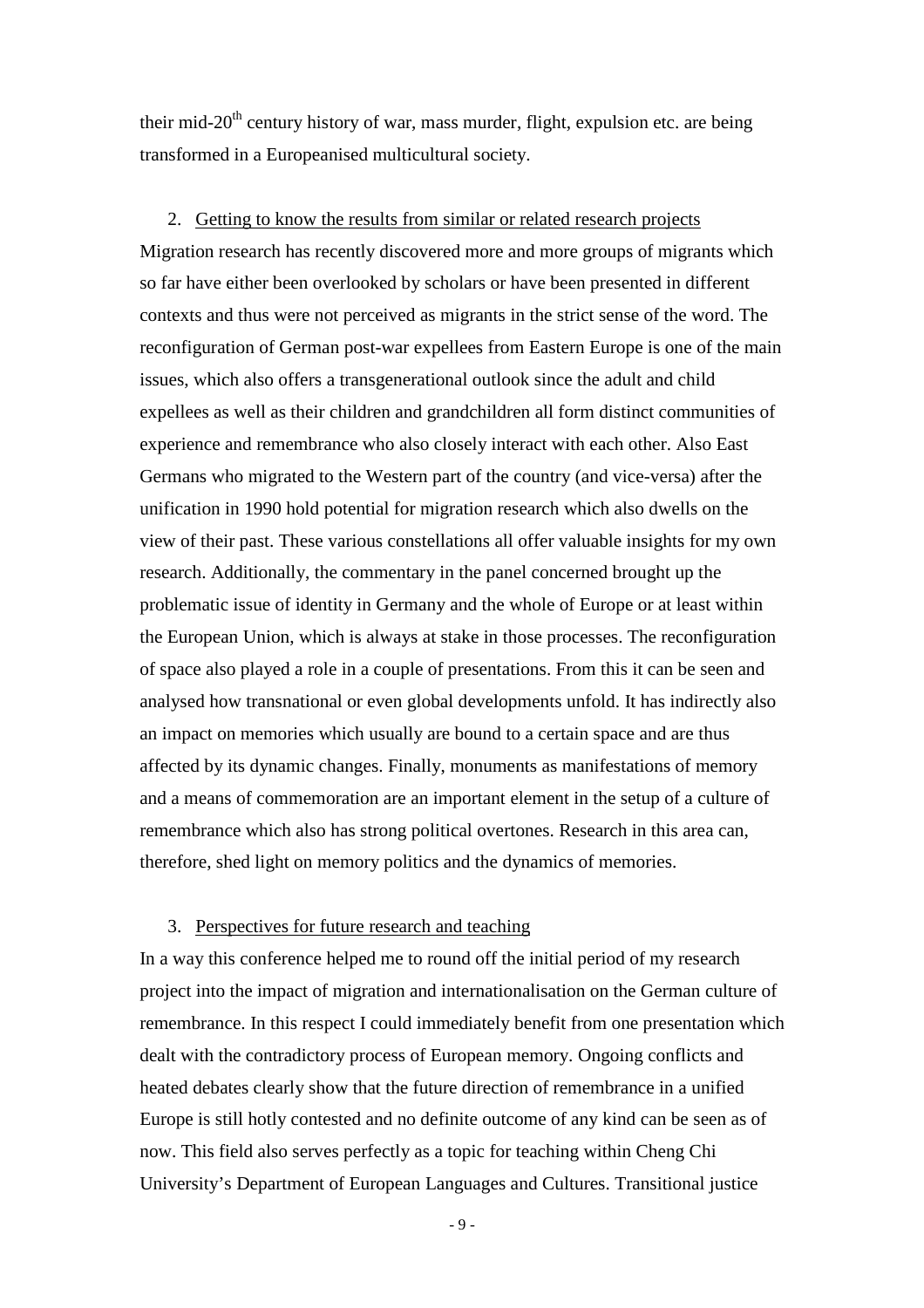which is also a growing field of research is another aspect that bears on the development of cultures of remembrance. The way public crimes during wars, civil wars and similar events are dealt with is usually reflected in the way those events are remembered later on. However, the immediate relevance of this aspect probably lies also rather within the teaching area, lest it not overstretch the span of my research project. The memory of Germany's colonial past is also a somewhat underexplored part of the culture of commemoration in Germany. However, first and foremost it plays a role for writing textbooks and teaching in schools in Germany proper and poses questions of representation of the past in Germany in general. It nevertheless provides a vital point of reference for current research and might open up a possibility for future research, especially with a view of a colonial past in Taiwan as a potential means of comparison. The same can be said about memorial culture on the whole which is a culturally distinct phenomenon and thus merits culturally comparative investigation. There was an entire panel at the conference, devoted to the presentation of research into "Memory Culture, Authenticity, and Peace Movements in Post-war Germany and East Asia" which provided a lot of food for thought how to develop a perspective for future research in this direction.

#### Itinerary:

| 03 October                                                               | Flight to Milwaukee Airport, arrival 04 October                 |  |
|--------------------------------------------------------------------------|-----------------------------------------------------------------|--|
| Registration and opening of the conference (afternoon) and<br>04 October |                                                                 |  |
|                                                                          | introductory meetings and events (evening)                      |  |
| 05 October                                                               | Participation in conference panels (morning and afternoon)      |  |
| 06 October                                                               | Participation in further conference panels and own presentation |  |
|                                                                          | (morning and afternoon)                                         |  |
| 07 October                                                               | Flight to Tao Yuan International Airport, arrival 08 October    |  |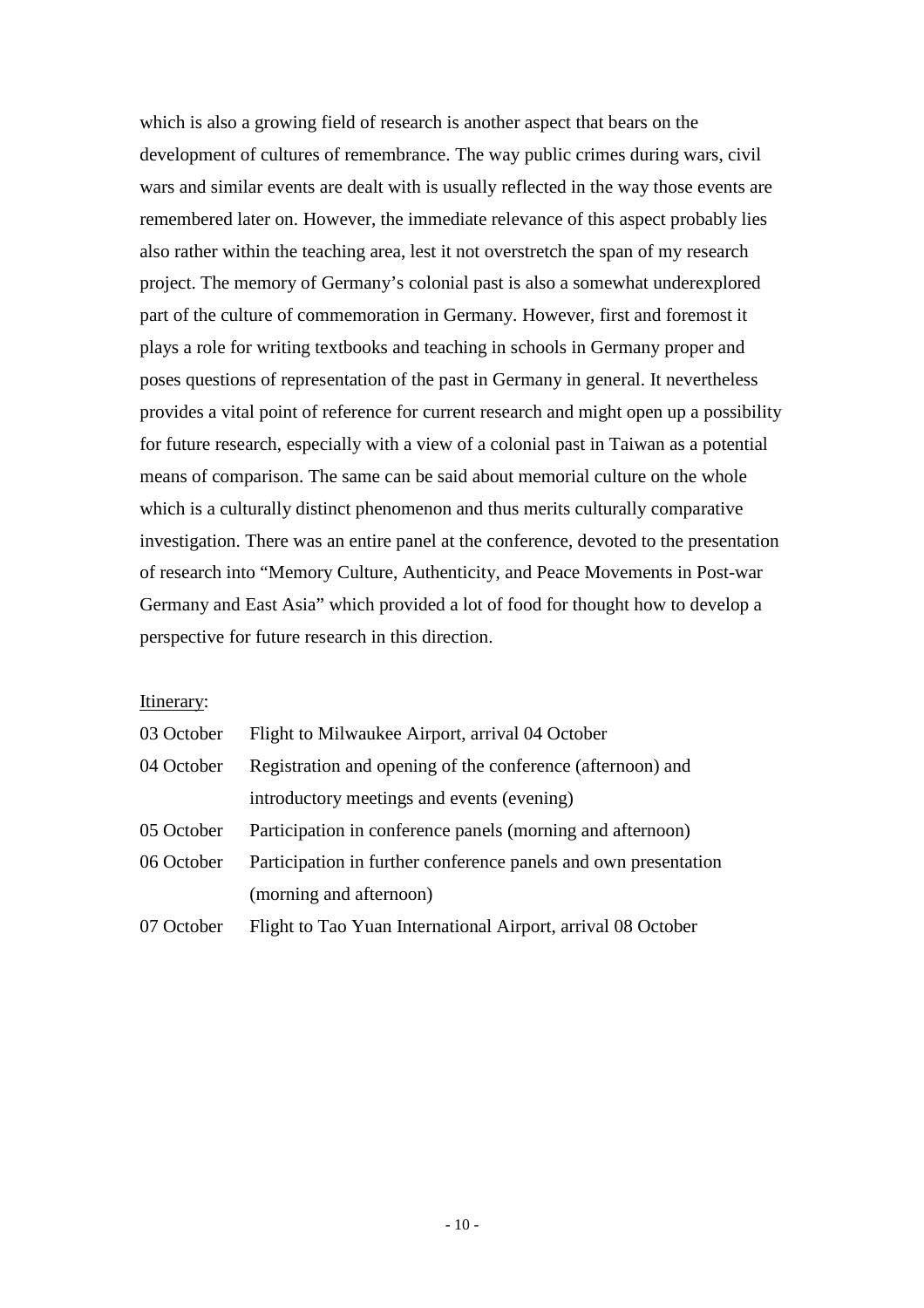# 國科會補助計畫衍生研發成果推廣資料表

日期:2013/08/15

|         |                              |           | 日 期:ZUI 0/ UO/ I 0 |
|---------|------------------------------|-----------|--------------------|
|         | 計畫名稱:歐洲化、 移民、跨文化性:對德國紀念文化的影響 |           |                    |
| 國科會補助計畫 | 計畫主持人: 陶克思                   |           |                    |
|         | 計畫編號: 101-2410-H-004-201-    | 學門領域:文化研究 |                    |
|         |                              |           |                    |
|         | 無研發成果推廣資料                    |           |                    |
|         |                              |           |                    |
|         |                              |           |                    |
|         |                              |           |                    |
|         |                              |           |                    |
|         |                              |           |                    |
|         |                              |           |                    |
|         |                              |           |                    |
|         |                              |           |                    |
|         |                              |           |                    |
|         |                              |           |                    |
|         |                              |           |                    |
|         |                              |           |                    |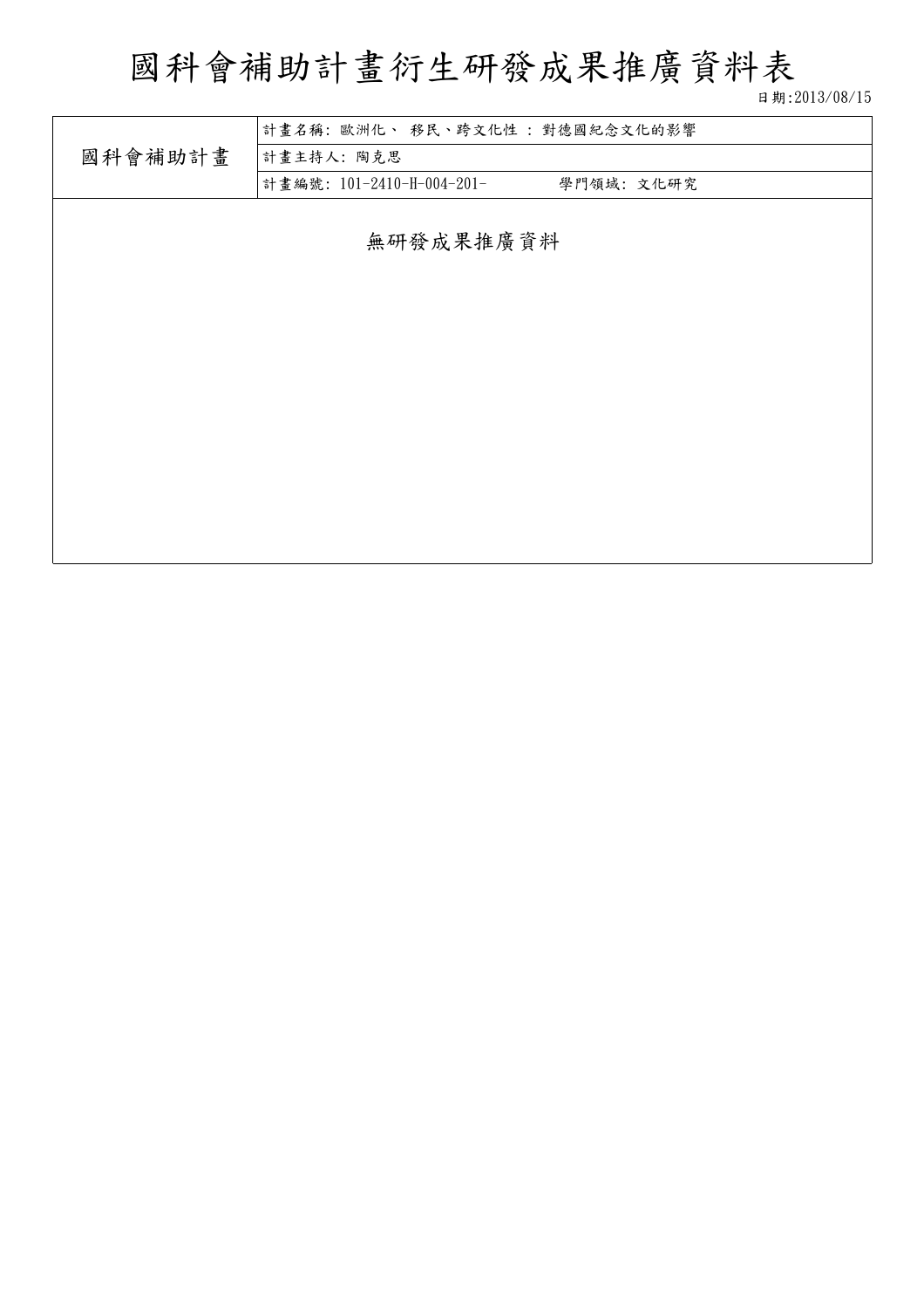## 101 年度專題研究計畫研究成果彙整表

| 計畫主持人:陶克思<br>計畫編號: 101-2410-H-004-201- |                 |                                |                       |                    |      |                                         |                                                   |
|----------------------------------------|-----------------|--------------------------------|-----------------------|--------------------|------|-----------------------------------------|---------------------------------------------------|
|                                        |                 | 計畫名稱:歐洲化、 移民、跨文化性 : 對德國紀念文化的影響 |                       |                    |      |                                         |                                                   |
| 成果項目                                   |                 | 實際已達成<br>數(被接受                 | 量化<br>預期總達成<br>數(含實際已 | 本計畫實<br>際貢獻百<br>分比 | 單位   | 備註 (質化說<br>明:如數個計畫<br>共同成果、成果<br>列為該期刊之 |                                                   |
|                                        |                 |                                | 或已發表)                 | 達成數)               |      |                                         | 封面故事<br>等)                                        |
|                                        |                 | 期刊論文                           |                       |                    | 100% |                                         |                                                   |
|                                        | 論文著作            | 研究報告/技術報告                      |                       |                    | 100% | 篇                                       |                                                   |
|                                        |                 | 研討會論文                          | 0                     | 0                  | 100% |                                         |                                                   |
|                                        |                 | 專書                             | $\theta$              | $\overline{0}$     | 100% |                                         |                                                   |
|                                        | 專利              | 申請中件數                          | 0                     | 0                  | 100% | 件                                       |                                                   |
|                                        |                 | 已獲得件數                          | $\boldsymbol{0}$      | $\overline{0}$     | 100% |                                         |                                                   |
| 國內                                     |                 | 件數                             | 0                     | 0                  | 100% | 件                                       |                                                   |
|                                        | 技術移轉            | 權利金                            | $\boldsymbol{0}$      | $\theta$           | 100% | 千元                                      |                                                   |
|                                        | 參與計畫人力<br>(本國籍) | 碩士生                            |                       |                    | 100% |                                         |                                                   |
|                                        |                 | 博士生                            | 0                     | 0                  | 100% |                                         |                                                   |
|                                        |                 | 博士後研究員                         | 0                     | $\theta$           | 100% | 人次                                      |                                                   |
|                                        |                 | 專任助理                           | 0                     | $\theta$           | 100% |                                         |                                                   |
|                                        | 論文著作            | 期刊論文                           |                       |                    | 100% |                                         |                                                   |
|                                        |                 | 研究報告/技術報告                      | $\overline{0}$        | $\theta$           | 100% | 篇                                       |                                                   |
|                                        |                 | 研討會論文                          |                       |                    | 100% |                                         |                                                   |
|                                        |                 | 專書                             |                       |                    | 100% | 章/本                                     | One chapter in an<br>edited volume in<br>Germany. |
|                                        | 專利              | 申請中件數                          | 0                     | $\overline{0}$     | 100% |                                         |                                                   |
| 國外                                     |                 | 已獲得件數                          | 0                     | 0                  | 100% | 件                                       |                                                   |
|                                        | 技術移轉            | 件數                             | 0                     | 0                  | 100% | 件                                       |                                                   |
|                                        |                 | 權利金                            | 0                     | 0                  | 100% | 千元                                      |                                                   |
|                                        | 參與計畫人力<br>(外國籍) | 碩士生                            | 0                     | 0                  | 100% |                                         |                                                   |
|                                        |                 | 博士生                            | 0                     | 0                  | 100% |                                         |                                                   |
|                                        |                 | 博士後研究員                         | $\boldsymbol{0}$      | 0                  | 100% | 人次                                      |                                                   |
|                                        |                 | 專任助理                           | 0                     | $\overline{0}$     | 100% |                                         |                                                   |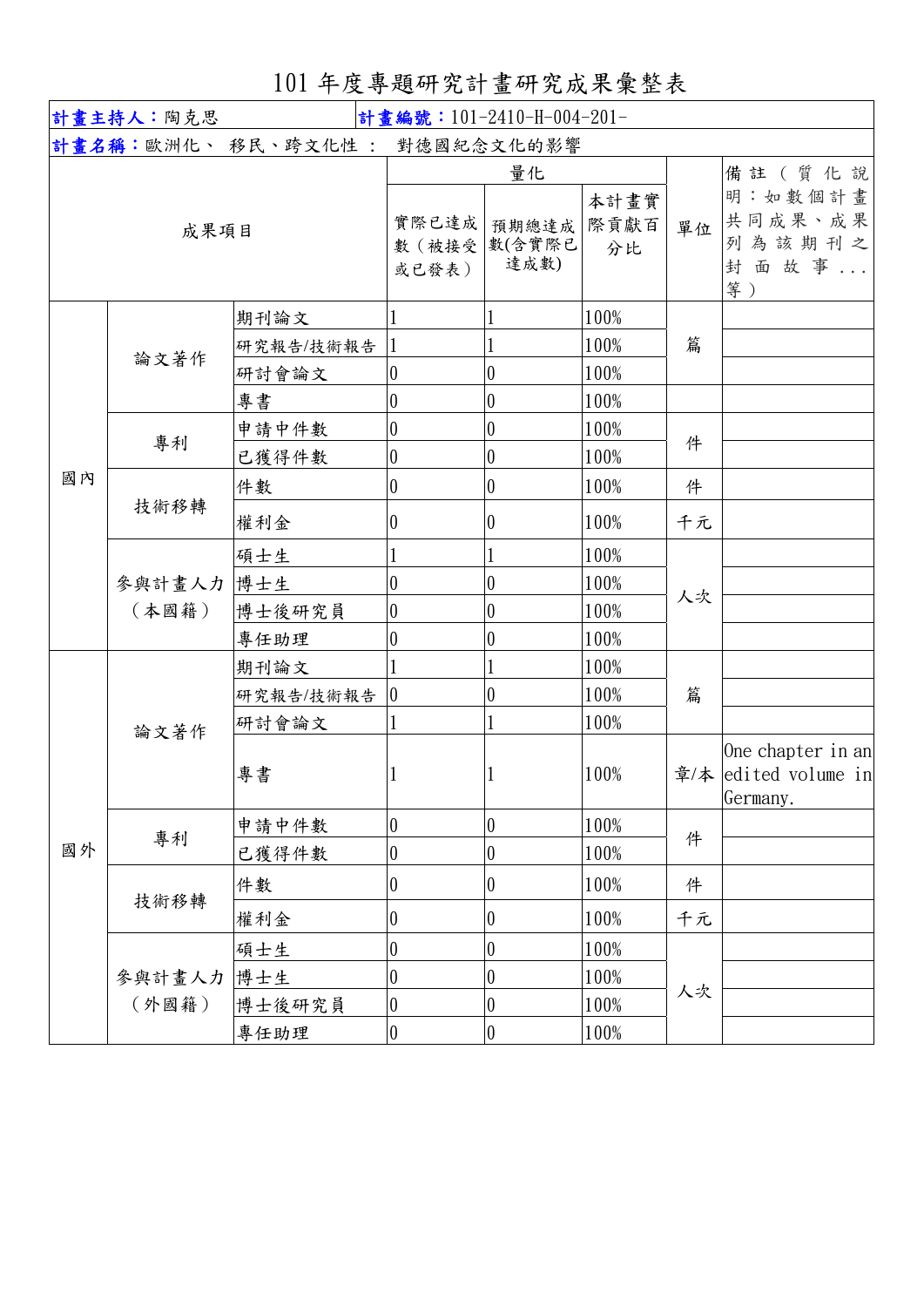其他成果 (無法以量化表達之成 the habilitation procedure at Trier University in Germany, resulting in| 果如辦理學術活動、獲 conferral of the license to teach as full professor within the areas of 得獎項、重要國際合 modern and contemporary history. 作、研究成果國際影響 力及其他協助產業技 術發展之具體效益事 項等,請以文字敘述填 列。) Within this year I could also conclude my previous reasearch about the international comparison of memories of former forced labourers and pass

|        | 成果項目            | 量化 | 名稱或內容性質簡述 |
|--------|-----------------|----|-----------|
| 科      | 測驗工具(含質性與量性)    |    |           |
| 教      | 課程/模組           |    |           |
| 處      | 電腦及網路系統或工具      |    |           |
| 計      | 教材              |    |           |
| 畫<br>加 | 舉辦之活動/競賽        |    |           |
| 填      | 研討會/工作坊         |    |           |
| 項      | 電子報、網站          |    |           |
| 目      | 計畫成果推廣之參與(閱聽)人數 |    |           |